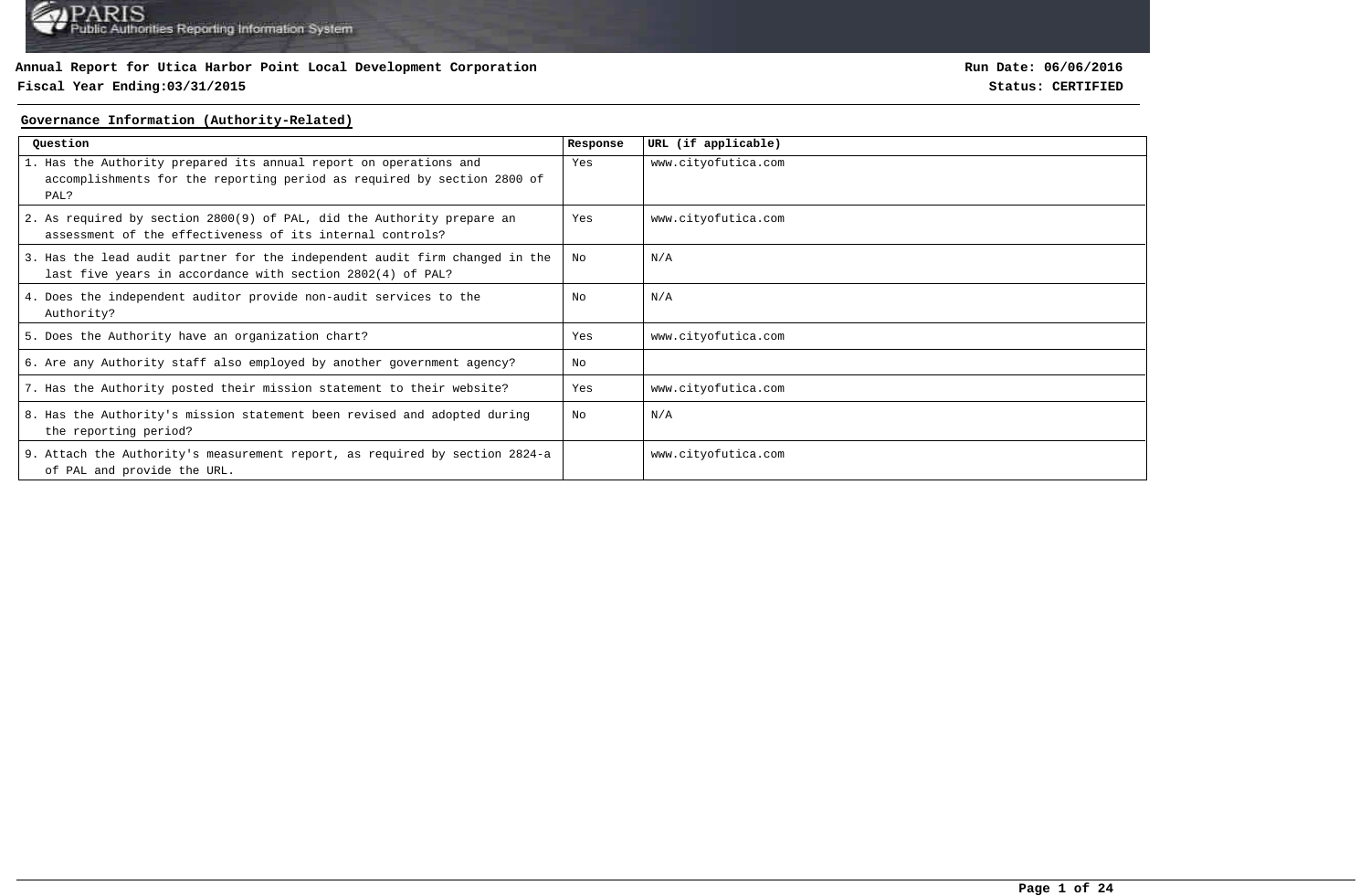# **Fiscal Year Ending:03/31/2015 Status: CERTIFIED**

**Run Date: 06/06/2016**

### **Governance Information (Board-Related)**

| Question                                                                                                                                                   | Response | URL                 |
|------------------------------------------------------------------------------------------------------------------------------------------------------------|----------|---------------------|
| 1. Has the Board established a Governance Committee in accordance with Section 2824(7) Yes<br>of PAL?                                                      |          | N/A                 |
| 2. Has the Board established an Audit Committee in accordance with Section 2824(4) of<br>PAL?                                                              | Yes      | N/A                 |
| 3. Has the Board established Finance Committee in accordance with Section 2824(8) of<br>PAL?                                                               | Yes      | N/A                 |
| 4. Provide a URL link where a list of Board committees can be found (including the<br>name of the committee and the date established):                     |          | www.cityofutica.com |
| 5. Does the majority of the Board meet the independence requirements of Section<br>2825(2) of PAL?                                                         | Yes      | N/A                 |
| 6. Provide a URL link to the minutes of the Board and committee meetings held during<br>the covered fiscal year                                            |          | www.cityofutica.com |
| 7. Has the Board adopted bylaws and made them available to Board members and staff?                                                                        | Yes      | www.cityofutica.com |
| 8. Has the Board adopted a code of ethics for Board members and staff?                                                                                     | Yes      | www.cityofutica.com |
| 9. Does the Board review and monitor the Authority's implementation of financial and<br>management controls?                                               | Yes      | N/A                 |
| 10. Does the Board execute direct oversight of the CEO and management in accordance<br>with Section 2824(1) of PAL?                                        | Yes      | N/A                 |
| 11. Has the Board adopted policies for the following in accordance with Section 2824(1)<br>of PAL?                                                         |          |                     |
| Salary and Compensation                                                                                                                                    | Yes      | N/A                 |
| Time and Attendance                                                                                                                                        | Yes      | N/A                 |
| Whistleblower Protection                                                                                                                                   | Yes      | N/A                 |
| Defense and Indemnification of Board Members                                                                                                               | Yes      | N/A                 |
| 12. Has the Board adopted a policy prohibiting the extension of credit to Board members No<br>and staff in accordance with Section 2824(5) of PAL?         |          | N/A                 |
| 13. Are the Authority's Board members, officers, and staff required to submit financial Yes<br>disclosure forms in accordance with Section 2825(3) of PAL? |          | N/A                 |
| 14. Was a performance evaluation of the board completed?                                                                                                   | Yes      | N/A                 |
| 15. Was compensation paid by the Authority made in accordance with employee or union<br>contracts?                                                         | No       | N/A                 |
| 16. Has the board adopted a conditional/additional compensation policy governing all<br>employees?                                                         | No       |                     |
|                                                                                                                                                            |          |                     |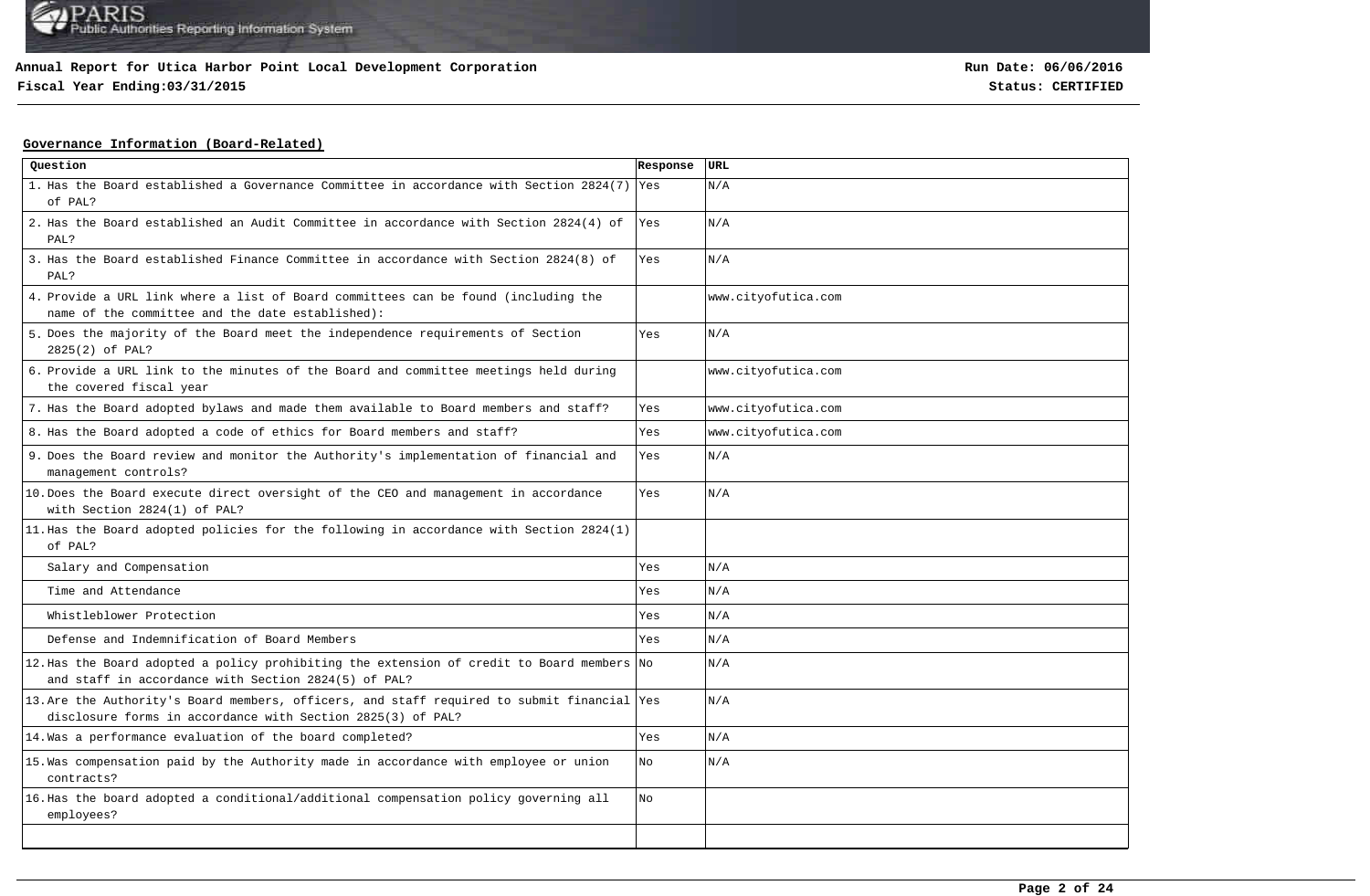### **Annual Report for Utica Harbor Point Local Development Corporation**

# **Fiscal Year Ending:03/31/2015 Status: CERTIFIED**

| Board of Directors Listing                                                                               |                          |                                                                                                          |                       |
|----------------------------------------------------------------------------------------------------------|--------------------------|----------------------------------------------------------------------------------------------------------|-----------------------|
| Name                                                                                                     | Colosimo-Testa, Samantha | Name                                                                                                     | Johnson, Joseph       |
| Chair of Board                                                                                           | No                       | Chair of Board                                                                                           | No                    |
| If yes, Chair designated By.                                                                             |                          | If yes, Chair designated By.                                                                             |                       |
| Term Start Date                                                                                          | 01/02/2012               | Term Start Date                                                                                          | 01/02/2012            |
| Term Expiration Date                                                                                     | Ex-Officio               | Term Expiration Date                                                                                     | Pleasure of Authority |
| Title                                                                                                    | Member                   | Title                                                                                                    |                       |
| Has the Board member appointed<br>a designee?                                                            | No                       | Has the Board member appointed<br>a designee?                                                            |                       |
| Designee Name                                                                                            |                          | Designee Name                                                                                            |                       |
| Ex-officio                                                                                               | Yes                      | Ex-officio                                                                                               | No                    |
| Nominated By                                                                                             | Local                    | Nominated By                                                                                             | Local                 |
| Appointed By                                                                                             | Local                    | Appointed By                                                                                             | Local                 |
| Confirmed by Senate?                                                                                     |                          | Confirmed by Senate?                                                                                     |                       |
| Has the Board member/designee<br>signed the acknowledgement of<br>fiduciary duty?                        | Yes                      | Has the Board member/designee<br>signed the acknowledgement of<br>fiduciary duty?                        | Yes                   |
| Complied with training<br>requirement of<br>Section 2824?                                                | No                       | Complied with training<br>requirement of<br>Section 2824?                                                | Yes                   |
| Does the Board<br>member/designee also hold an<br>elected or appointed State gove                        | No                       | Does the Board<br>member/designee also hold an<br>elected or appointed State gove                        | $_{\rm No}$           |
| Does the Board<br>member/designee also hold an<br>elected or appointed municipal<br>government position? | No                       | Does the Board<br>member/designee also hold an<br>elected or appointed municipal<br>government position? | No                    |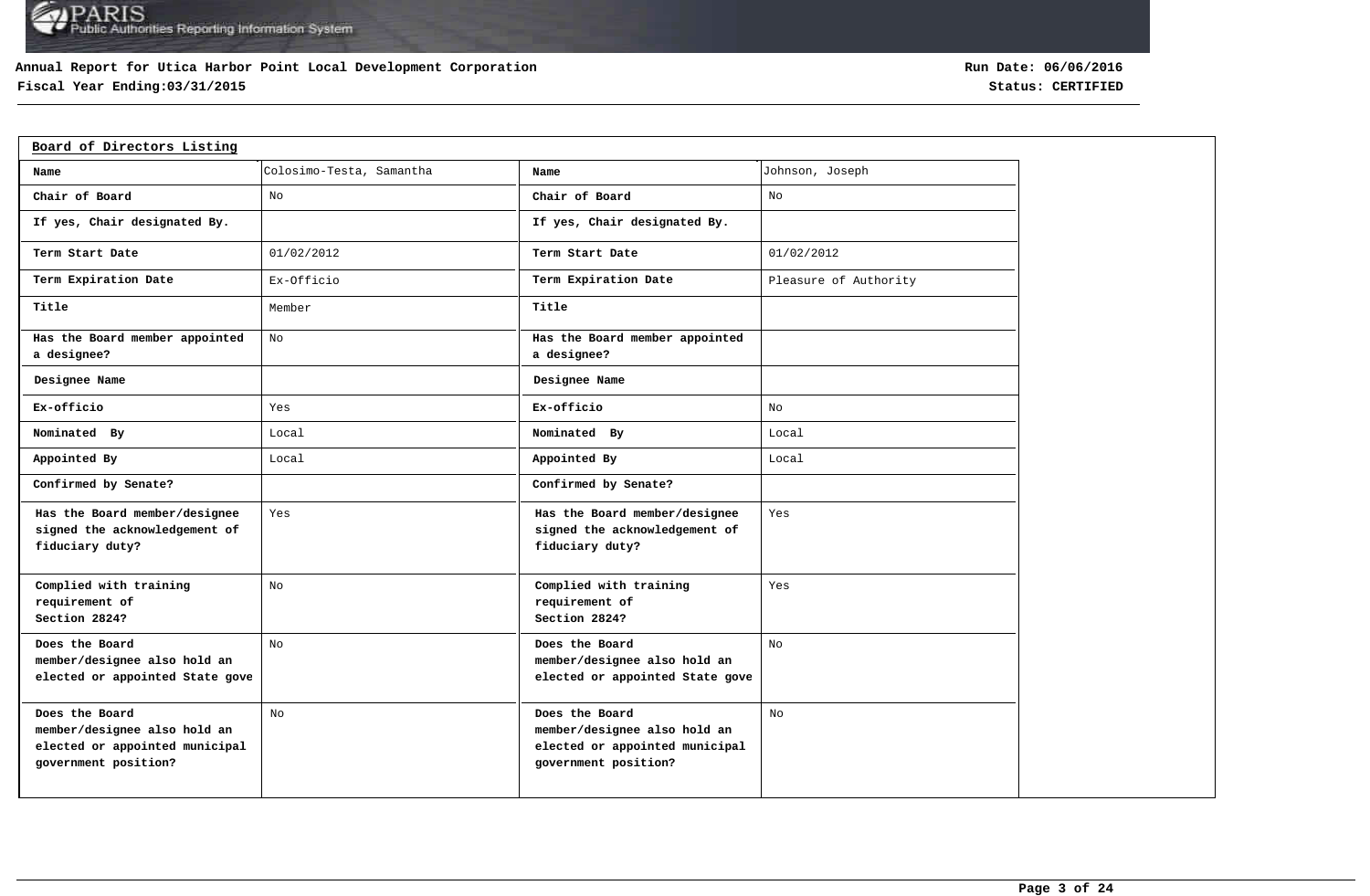### **Annual Report for Utica Harbor Point Local Development Corporation**

# **Fiscal Year Ending:03/31/2015 Status: CERTIFIED**

| Board of Directors Listing                                                                               |                       |                                                                                                          |              |
|----------------------------------------------------------------------------------------------------------|-----------------------|----------------------------------------------------------------------------------------------------------|--------------|
| Name                                                                                                     | Brown-DePass, Mary    | Name                                                                                                     | Dimeo, Steve |
| Chair of Board                                                                                           | No                    | Chair of Board                                                                                           | No           |
| If yes, Chair designated By.                                                                             |                       | If yes, Chair designated By.                                                                             |              |
| Term Start Date                                                                                          | 01/02/2012            | Term Start Date                                                                                          | 01/02/2012   |
| Term Expiration Date                                                                                     | Pleasure of Authority | Term Expiration Date                                                                                     | Ex-Officio   |
| Title                                                                                                    |                       | Title                                                                                                    | Member       |
| Has the Board member appointed<br>a designee?                                                            |                       | Has the Board member appointed<br>a designee?                                                            | No           |
| Designee Name                                                                                            |                       | Designee Name                                                                                            |              |
| Ex-officio                                                                                               | No                    | Ex-officio                                                                                               | Yes          |
| Nominated By                                                                                             | Local                 | Nominated By                                                                                             | Local        |
| Appointed By                                                                                             | Local                 | Appointed By                                                                                             | Local        |
| Confirmed by Senate?                                                                                     |                       | Confirmed by Senate?                                                                                     |              |
| Has the Board member/designee<br>signed the acknowledgement of<br>fiduciary duty?                        | Yes                   | Has the Board member/designee<br>signed the acknowledgement of<br>fiduciary duty?                        | Yes          |
| Complied with training<br>requirement of<br>Section 2824?                                                | Yes                   | Complied with training<br>requirement of<br>Section 2824?                                                | No           |
| Does the Board<br>member/designee also hold an<br>elected or appointed State gove                        | No                    | Does the Board<br>member/designee also hold an<br>elected or appointed State gove                        | No           |
| Does the Board<br>member/designee also hold an<br>elected or appointed municipal<br>government position? | No                    | Does the Board<br>member/designee also hold an<br>elected or appointed municipal<br>government position? | No           |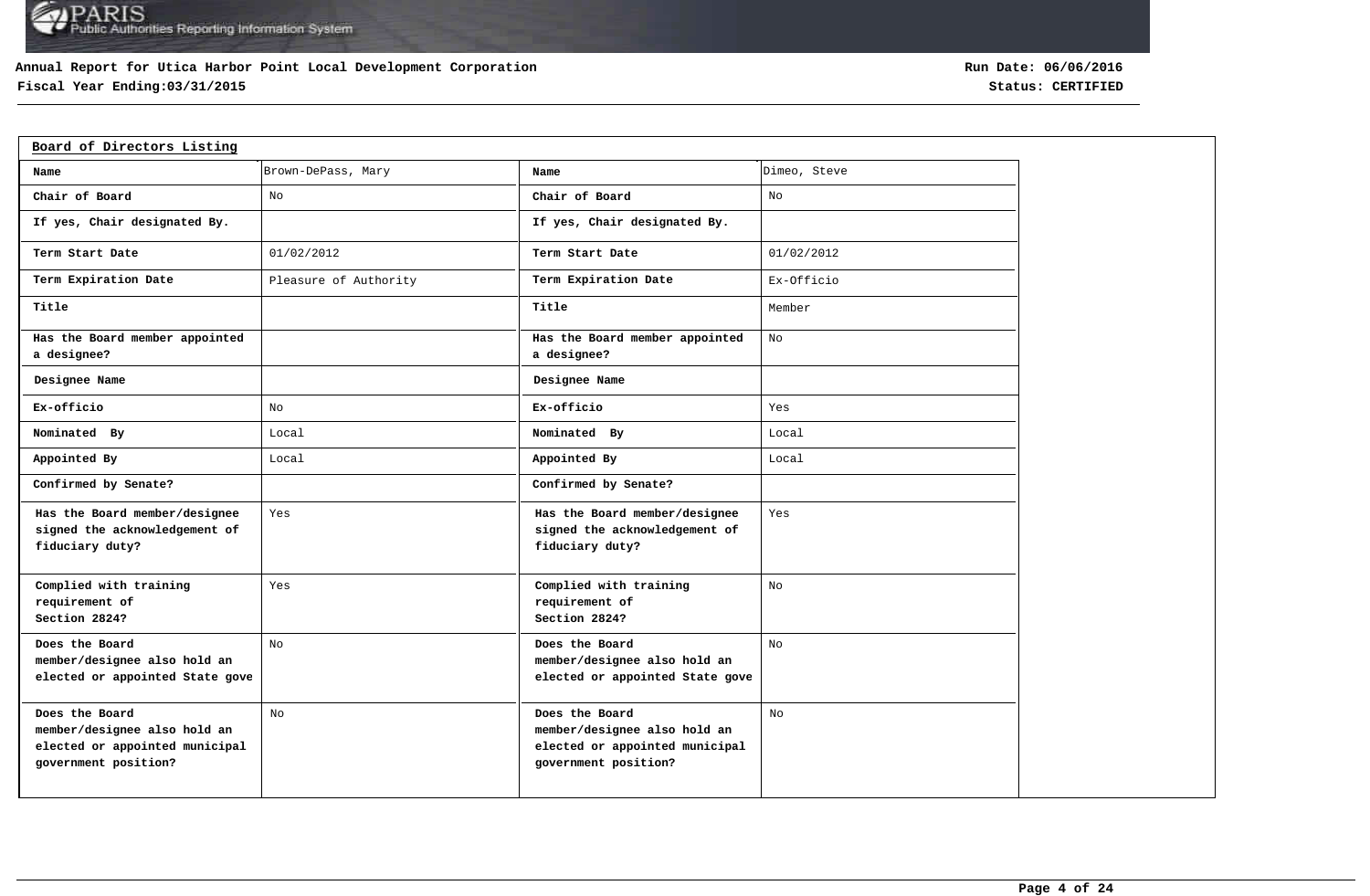### **Annual Report for Utica Harbor Point Local Development Corporation**

# **Fiscal Year Ending:03/31/2015 Status: CERTIFIED**

| Board of Directors Listing                                                                               |                       |                                                                                                          |               |
|----------------------------------------------------------------------------------------------------------|-----------------------|----------------------------------------------------------------------------------------------------------|---------------|
| Name                                                                                                     | Donovan, Patrick      | Name                                                                                                     | Thomas, Brian |
| Chair of Board                                                                                           | No                    | Chair of Board                                                                                           | No            |
| If yes, Chair designated By.                                                                             |                       | If yes, Chair designated By.                                                                             |               |
| Term Start Date                                                                                          | 01/02/2012            | Term Start Date                                                                                          | 01/02/2012    |
| Term Expiration Date                                                                                     | Pleasure of Authority | Term Expiration Date                                                                                     | Ex-Officio    |
| Title                                                                                                    |                       | Title                                                                                                    | Member        |
| Has the Board member appointed<br>a designee?                                                            |                       | Has the Board member appointed<br>a designee?                                                            | No            |
| Designee Name                                                                                            |                       | Designee Name                                                                                            |               |
| Ex-officio                                                                                               | No                    | Ex-officio                                                                                               | Yes           |
| Nominated By                                                                                             | Local                 | Nominated By                                                                                             | Local         |
| Appointed By                                                                                             | Local                 | Appointed By                                                                                             | Local         |
| Confirmed by Senate?                                                                                     |                       | Confirmed by Senate?                                                                                     |               |
| Has the Board member/designee<br>signed the acknowledgement of<br>fiduciary duty?                        | Yes                   | Has the Board member/designee<br>signed the acknowledgement of<br>fiduciary duty?                        | Yes           |
| Complied with training<br>requirement of<br>Section 2824?                                                | Yes                   | Complied with training<br>requirement of<br>Section 2824?                                                | Yes           |
| Does the Board<br>member/designee also hold an<br>elected or appointed State gove                        | No                    | Does the Board<br>member/designee also hold an<br>elected or appointed State gove                        | No            |
| Does the Board<br>member/designee also hold an<br>elected or appointed municipal<br>government position? | No                    | Does the Board<br>member/designee also hold an<br>elected or appointed municipal<br>government position? | No            |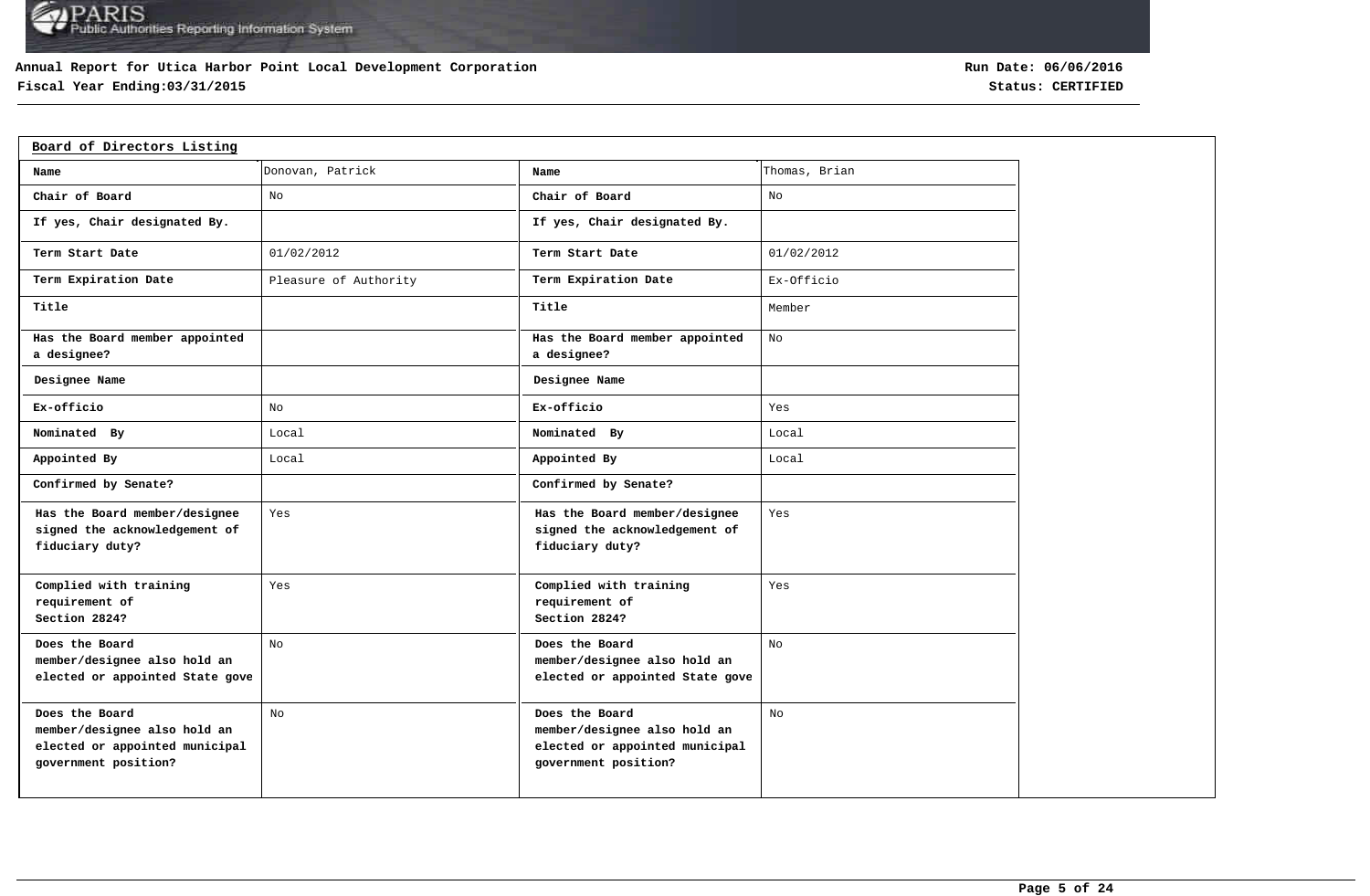### **Annual Report for Utica Harbor Point Local Development Corporation**

# **Fiscal Year Ending:03/31/2015 Status: CERTIFIED**

| Board of Directors Listing                                                                               |                        |                                                                                                          |                   |
|----------------------------------------------------------------------------------------------------------|------------------------|----------------------------------------------------------------------------------------------------------|-------------------|
| Name                                                                                                     | Gilroy, Jr., Vincent J | Name                                                                                                     | Fiume, John       |
| Chair of Board                                                                                           | Yes                    | Chair of Board                                                                                           | No                |
| If yes, Chair designated By.                                                                             | Local                  | If yes, Chair designated By.                                                                             |                   |
| Term Start Date                                                                                          | 01/02/2012             | Term Start Date                                                                                          | 06/03/2013        |
| Term Expiration Date                                                                                     | Pleasure of Authority  | Term Expiration Date                                                                                     | Ex-Officio        |
| Title                                                                                                    |                        | Title                                                                                                    | member-non voting |
| Has the Board member appointed<br>a designee?                                                            |                        | Has the Board member appointed<br>a designee?                                                            | No                |
| Designee Name                                                                                            |                        | Designee Name                                                                                            |                   |
| Ex-officio                                                                                               | No                     | Ex-officio                                                                                               | Yes               |
| Nominated By                                                                                             | Local                  | Nominated By                                                                                             | Local             |
| Appointed By                                                                                             | Local                  | Appointed By                                                                                             | Local             |
| Confirmed by Senate?                                                                                     |                        | Confirmed by Senate?                                                                                     |                   |
| Has the Board member/designee<br>signed the acknowledgement of<br>fiduciary duty?                        | Yes                    | Has the Board member/designee<br>signed the acknowledgement of<br>fiduciary duty?                        | Yes               |
| Complied with training<br>requirement of<br>Section 2824?                                                | No                     | Complied with training<br>requirement of<br>Section 2824?                                                | No                |
| Does the Board<br>member/designee also hold an<br>elected or appointed State gove                        | No                     | Does the Board<br>member/designee also hold an<br>elected or appointed State gove                        | No                |
| Does the Board<br>member/designee also hold an<br>elected or appointed municipal<br>government position? | No                     | Does the Board<br>member/designee also hold an<br>elected or appointed municipal<br>government position? | No                |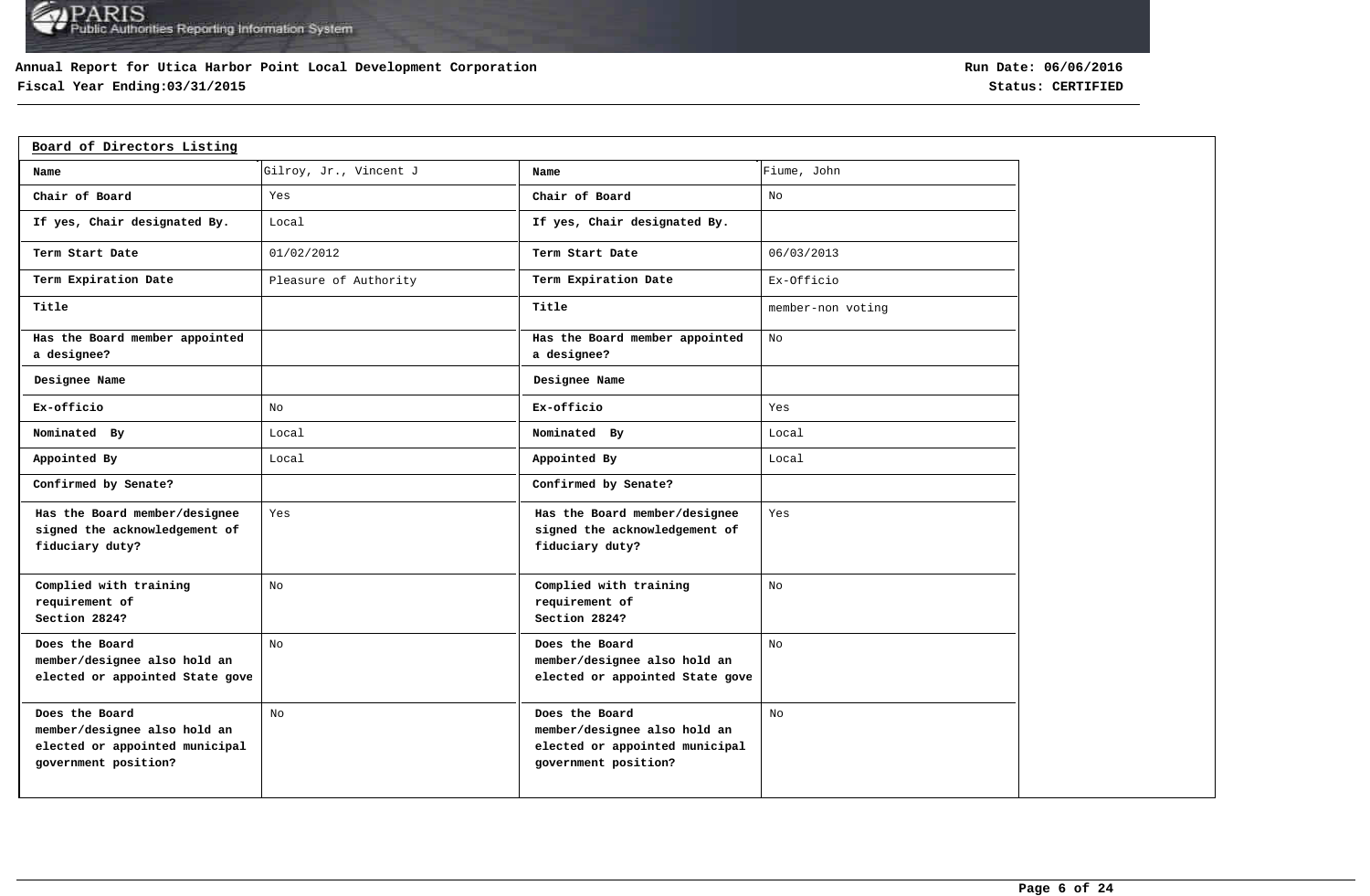### **Annual Report for Utica Harbor Point Local Development Corporation**

# **Fiscal Year Ending:03/31/2015 Status: CERTIFIED**

| Board of Directors Listing                                                                               |                       |                                                                                                          |                       |
|----------------------------------------------------------------------------------------------------------|-----------------------|----------------------------------------------------------------------------------------------------------|-----------------------|
| Name                                                                                                     | Salatino, Chris       | Name                                                                                                     | Bucciero, Edward      |
| Chair of Board                                                                                           | No                    | Chair of Board                                                                                           | No                    |
| If yes, Chair designated By.                                                                             |                       | If yes, Chair designated By.                                                                             |                       |
| Term Start Date                                                                                          | 01/02/2012            | Term Start Date                                                                                          | 01/02/2012            |
| Term Expiration Date                                                                                     | Pleasure of Authority | Term Expiration Date                                                                                     | Pleasure of Authority |
| Title                                                                                                    |                       | Title                                                                                                    |                       |
| Has the Board member appointed<br>a designee?                                                            |                       | Has the Board member appointed<br>a designee?                                                            |                       |
| Designee Name                                                                                            |                       | Designee Name                                                                                            |                       |
| Ex-officio                                                                                               | No                    | Ex-officio                                                                                               | No                    |
| Nominated By                                                                                             | Local                 | Nominated By                                                                                             | Local                 |
| Appointed By                                                                                             | Local                 | Appointed By                                                                                             | Local                 |
| Confirmed by Senate?                                                                                     |                       | Confirmed by Senate?                                                                                     |                       |
| Has the Board member/designee<br>signed the acknowledgement of<br>fiduciary duty?                        | Yes                   | Has the Board member/designee<br>signed the acknowledgement of<br>fiduciary duty?                        | Yes                   |
| Complied with training<br>requirement of<br>Section 2824?                                                | No                    | Complied with training<br>requirement of<br>Section 2824?                                                | No                    |
| Does the Board<br>member/designee also hold an<br>elected or appointed State gove                        | No                    | Does the Board<br>member/designee also hold an<br>elected or appointed State gove                        | No                    |
| Does the Board<br>member/designee also hold an<br>elected or appointed municipal<br>government position? | No                    | Does the Board<br>member/designee also hold an<br>elected or appointed municipal<br>government position? | No                    |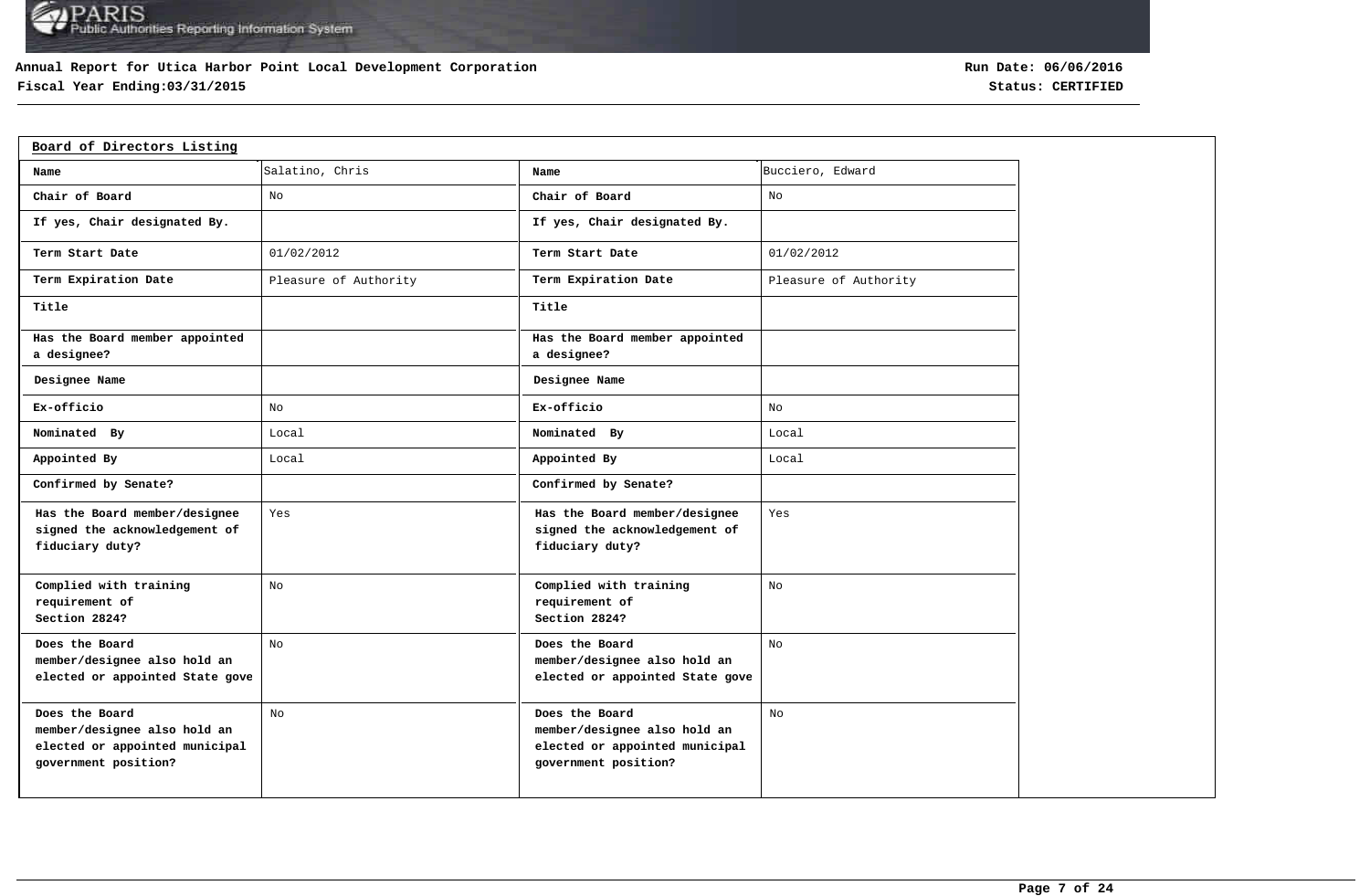### **Annual Report for Utica Harbor Point Local Development Corporation**

# **Fiscal Year Ending:03/31/2015 Status: CERTIFIED**

| Board of Directors Listing                                                                               |                       |                                                                                                          |                       |
|----------------------------------------------------------------------------------------------------------|-----------------------|----------------------------------------------------------------------------------------------------------|-----------------------|
| Name                                                                                                     | Dicks, Alicia         | Name                                                                                                     | Wade, John            |
| Chair of Board                                                                                           | No                    | Chair of Board                                                                                           | No                    |
| If yes, Chair designated By.                                                                             |                       | If yes, Chair designated By.                                                                             |                       |
| Term Start Date                                                                                          | 01/02/2012            | Term Start Date                                                                                          | 10/01/2014            |
| Term Expiration Date                                                                                     | Pleasure of Authority | Term Expiration Date                                                                                     | Pleasure of Authority |
| Title                                                                                                    |                       | Title                                                                                                    |                       |
| Has the Board member appointed<br>a designee?                                                            |                       | Has the Board member appointed<br>a designee?                                                            |                       |
| Designee Name                                                                                            |                       | Designee Name                                                                                            |                       |
| Ex-officio                                                                                               | No                    | Ex-officio                                                                                               | No                    |
| Nominated By                                                                                             | Local                 | Nominated By                                                                                             | Local                 |
| Appointed By                                                                                             | Local                 | Appointed By                                                                                             | Local                 |
| Confirmed by Senate?                                                                                     |                       | Confirmed by Senate?                                                                                     |                       |
| Has the Board member/designee<br>signed the acknowledgement of<br>fiduciary duty?                        | Yes                   | Has the Board member/designee<br>signed the acknowledgement of<br>fiduciary duty?                        | Yes                   |
| Complied with training<br>requirement of<br>Section 2824?                                                | Yes                   | Complied with training<br>requirement of<br>Section 2824?                                                | Yes                   |
| Does the Board<br>member/designee also hold an<br>elected or appointed State gove                        | No                    | Does the Board<br>member/designee also hold an<br>elected or appointed State gove                        | No                    |
| Does the Board<br>member/designee also hold an<br>elected or appointed municipal<br>government position? | No                    | Does the Board<br>member/designee also hold an<br>elected or appointed municipal<br>government position? | No                    |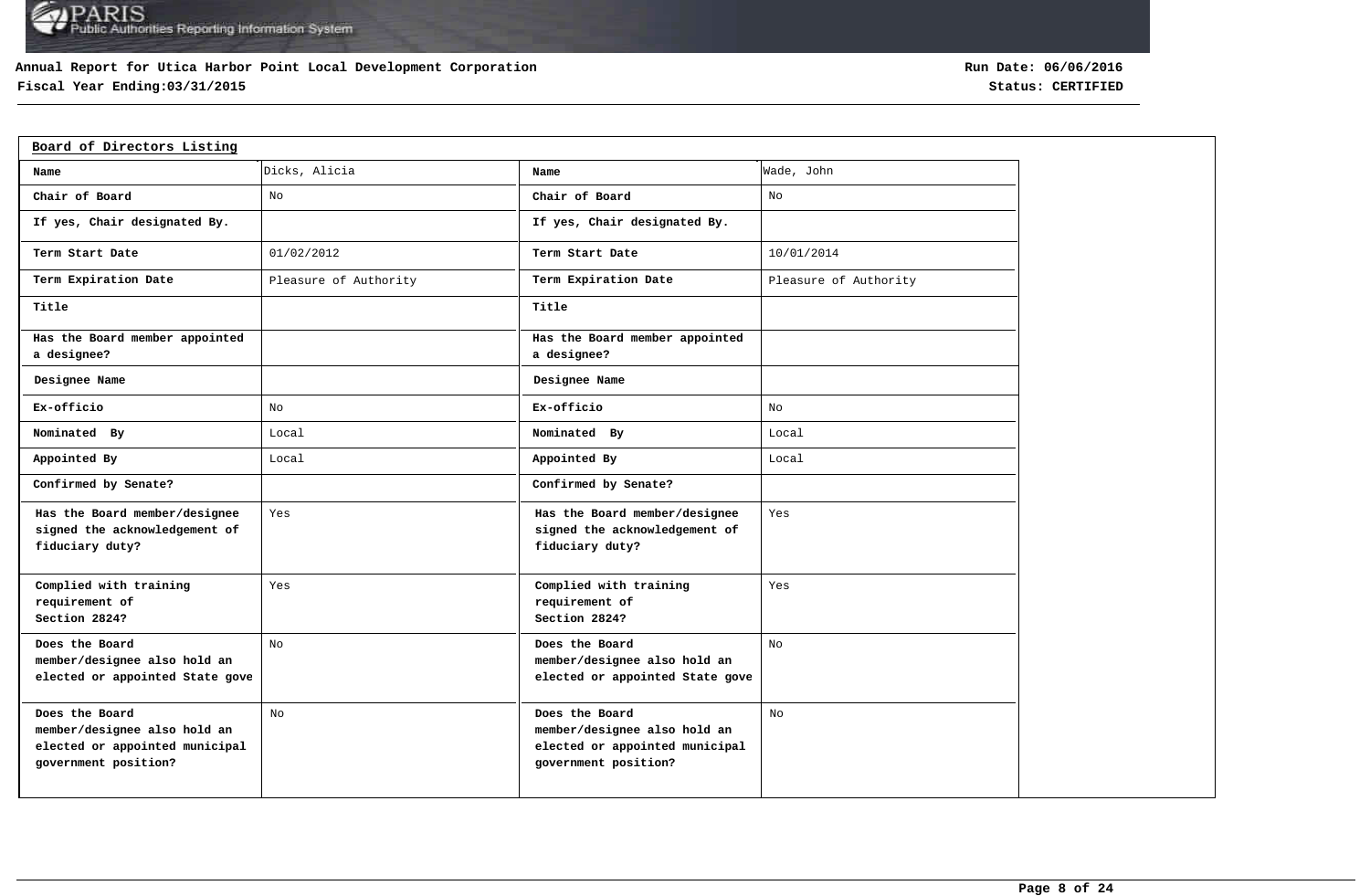**Fiscal Year Ending:03/31/2015 Status: CERTIFIED**

### **Staff Listing**

| Name | Title                                                                          | Group | Department | Union | Barga- | $ $ Full    | Exempt Base | Actual    | Over      | Performance  Extra Pay |  | Other     | Total   | Individual               | If yes, Is        |
|------|--------------------------------------------------------------------------------|-------|------------|-------|--------|-------------|-------------|-----------|-----------|------------------------|--|-----------|---------|--------------------------|-------------------|
|      |                                                                                |       |            | Name  | ining  | Time/       | Annualized  | salary    | time      | Bonus                  |  | Compensa  | Compens | also paid by the payment |                   |
|      |                                                                                |       | Subsidiary |       | Unit   | Part        | Salary      | paid to   | paid by   |                        |  | tion/Allo | -ation  | another                  | $ $ made by a $ $ |
|      |                                                                                |       |            |       |        | <b>Time</b> |             | the       | Authority |                        |  | wances/Ad |         | entity to                | State or          |
|      |                                                                                |       |            |       |        |             |             | Individua |           |                        |  | justments |         | perform the              | local             |
|      |                                                                                |       |            |       |        |             |             |           |           |                        |  |           |         | work of the              | government        |
|      |                                                                                |       |            |       |        |             |             |           |           |                        |  |           |         | Authority                |                   |
|      | This authority has indicated that it has no staff during the reporting period. |       |            |       |        |             |             |           |           |                        |  |           |         |                          |                   |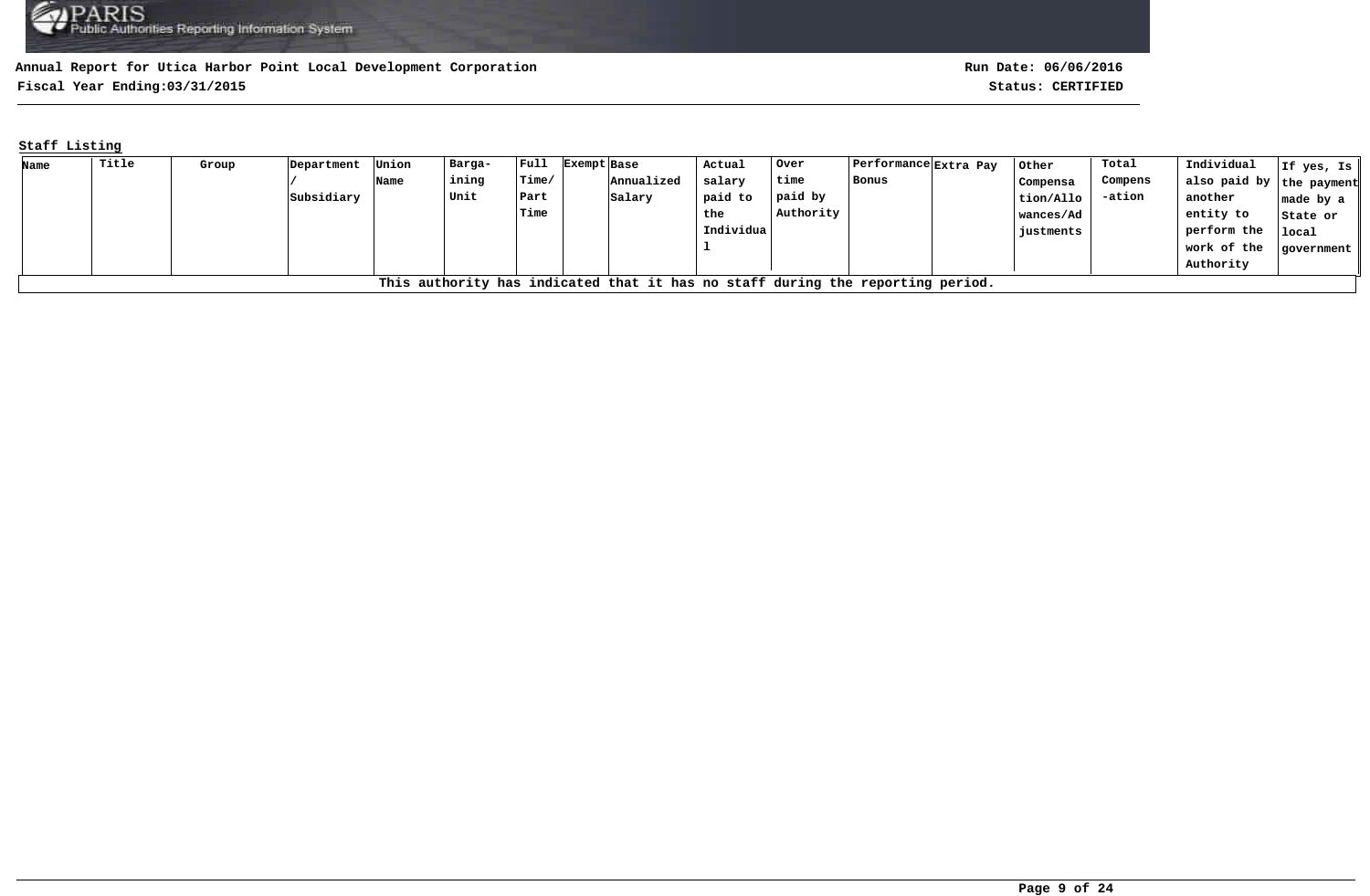**Fiscal Year Ending:03/31/2015 Status: CERTIFIED**

No

### **Benefit Information**

During the fiscal year, did the Authority continue to pay for any of the above mentioned benefits for

#### **Board Members**

| Name                | Title     | Severance | Payment | $_{\text{Club}}$ | Use of    | Personal | Auto Transpo- | Housing | Spousal / | Tuition Multi- |         | None         | Other |
|---------------------|-----------|-----------|---------|------------------|-----------|----------|---------------|---------|-----------|----------------|---------|--------------|-------|
|                     |           | Package   | for     | Member-          | Corporate | Loans    | rtation       | Allow-  | Dependent | Assist-        | Year    | of           |       |
|                     |           |           | Unused  | ships            | Credit    |          |               | ance    | Life      | ance           | Employ- | These        |       |
|                     |           |           | Leave   |                  | Cards     |          |               |         | Insurance |                | ment    | Benefits     |       |
| Dicks,              | Board of  |           |         |                  |           |          |               |         |           |                |         | $\mathbf{X}$ |       |
| Alicia              | Directors |           |         |                  |           |          |               |         |           |                |         |              |       |
| Colosimo-           | Board of  |           |         |                  |           |          |               |         |           |                |         | X            |       |
| Testa,              | Directors |           |         |                  |           |          |               |         |           |                |         |              |       |
| Samantha            |           |           |         |                  |           |          |               |         |           |                |         |              |       |
| Fiume,              | Board of  |           |         |                  |           |          |               |         |           |                |         | X            |       |
| John                | Directors |           |         |                  |           |          |               |         |           |                |         |              |       |
| Brown-              | Board of  |           |         |                  |           |          |               |         |           |                |         | Χ            |       |
| DePass,             | Directors |           |         |                  |           |          |               |         |           |                |         |              |       |
| Mary                |           |           |         |                  |           |          |               |         |           |                |         |              |       |
| Dimeo,              | Board of  |           |         |                  |           |          |               |         |           |                |         | $\mathbf{X}$ |       |
| Steve               | Directors |           |         |                  |           |          |               |         |           |                |         |              |       |
| Thomas,             | Board of  |           |         |                  |           |          |               |         |           |                |         | $\mathbf X$  |       |
| Brian               | Directors |           |         |                  |           |          |               |         |           |                |         |              |       |
| Gilroy,             | Board of  |           |         |                  |           |          |               |         |           |                |         | X            |       |
| Jr.,                | Directors |           |         |                  |           |          |               |         |           |                |         |              |       |
| Vincent J           |           |           |         |                  |           |          |               |         |           |                |         |              |       |
| Salatino,           | Board of  |           |         |                  |           |          |               |         |           |                |         | $\mathbf X$  |       |
| Chris               | Directors |           |         |                  |           |          |               |         |           |                |         |              |       |
| Johnson,            | Board of  |           |         |                  |           |          |               |         |           |                |         | $\mathbf X$  |       |
| Joseph              | Directors |           |         |                  |           |          |               |         |           |                |         |              |       |
| Bucciero,           | Board of  |           |         |                  |           |          |               |         |           |                |         | $\mathbf X$  |       |
| Edward              | Directors |           |         |                  |           |          |               |         |           |                |         |              |       |
| Donovan,            | Board of  |           |         |                  |           |          |               |         |           |                |         | $\mathbf X$  |       |
| Patrick             | Directors |           |         |                  |           |          |               |         |           |                |         |              |       |
| Wade, John Board of |           |           |         |                  |           |          |               |         |           |                |         | $\mathbf X$  |       |
|                     | Directors |           |         |                  |           |          |               |         |           |                |         |              |       |

**Staff**

| Name | Title | Severance | Payment | Club    | ∣Use of   | Personal | Auto Transpo- | IIousing | Spousal   | Tuition Multi- |          | None     | Other |
|------|-------|-----------|---------|---------|-----------|----------|---------------|----------|-----------|----------------|----------|----------|-------|
|      |       | Package   | for     | Member- | Corporate | Loans    | rtation       | Allow-   | Dependent | Assist-        | Year     | оf       |       |
|      |       |           | Unused  | ships   | Credit    |          |               | ance     | Life      | lance          | 'Employ- | These    |       |
|      |       |           | Leave   |         | Cards     |          |               |          | Insurance |                | ment     | Benefits |       |

**No Data has been entered by the Authority for this section in PARIS**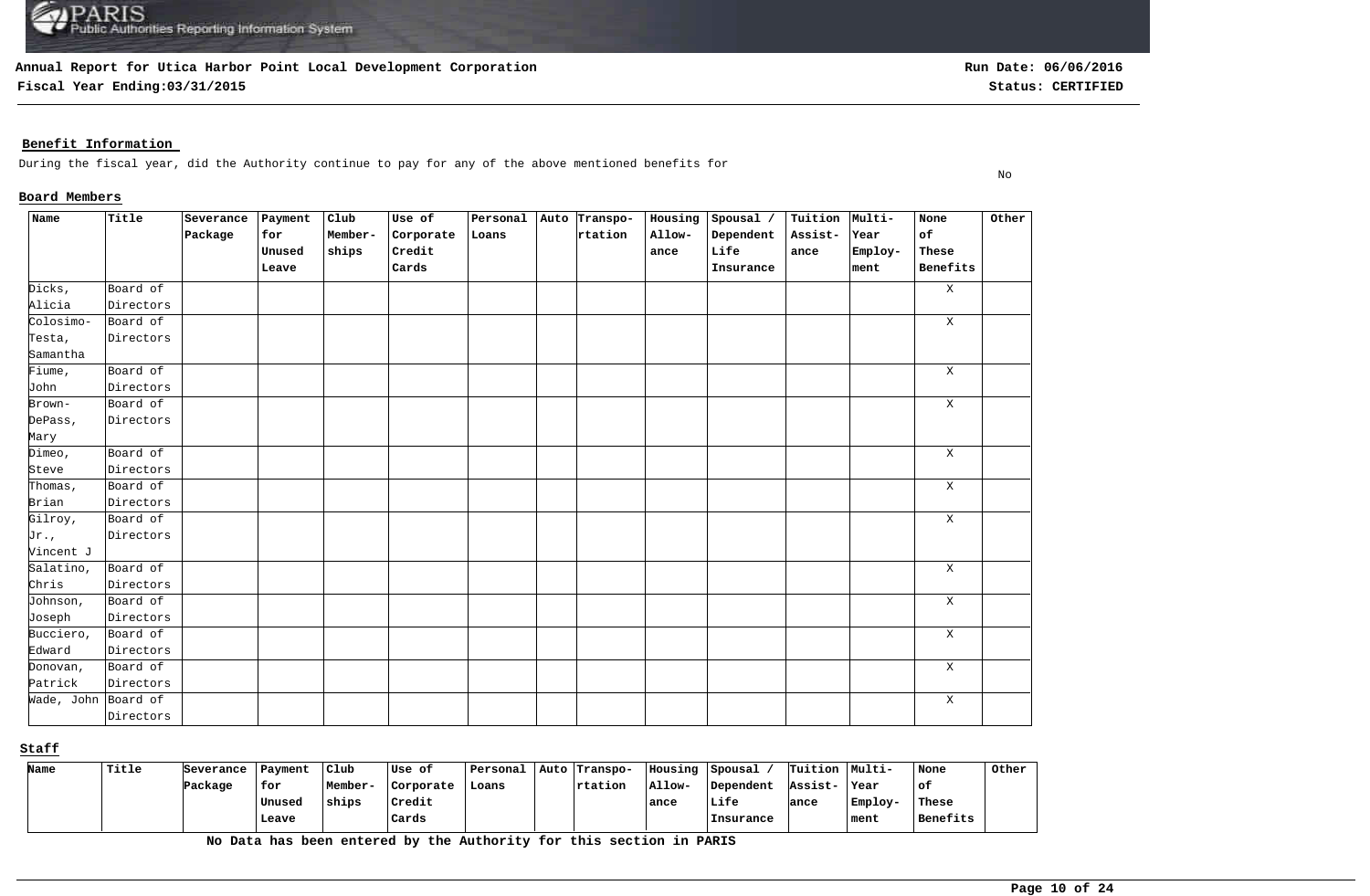#### **Annual Report for Utica Harbor Point Local Development Corporation**

#### **Fiscal Year Ending:03/31/2015 Status: CERTIFIED**

#### **Subsidiary/Component Unit Verification**

Is the list of subsidiaries, as assembled by the Office of the State Comptroller, correct? Yes Are there other subsidiaries or component units of the Authority that are active, not included in the PARIS reports submitted by this Aut No

 **Name of Subsidiary/Component Unit Status Requested Changes** 

#### **Subsidiary/Component Unit Creation**

| Name of Subsidiary/Component Unit     |                  | Establishment      | Entity Purpose |                      |
|---------------------------------------|------------------|--------------------|----------------|----------------------|
|                                       |                  | Date               |                |                      |
| Subsidiary/Component Unit Termination |                  |                    |                |                      |
| Name of Subsidiary/Component Unit     | Termination Date | Termination Reason |                | Proof of Termination |

**No Data has been entered by the Authority for this section in PARIS**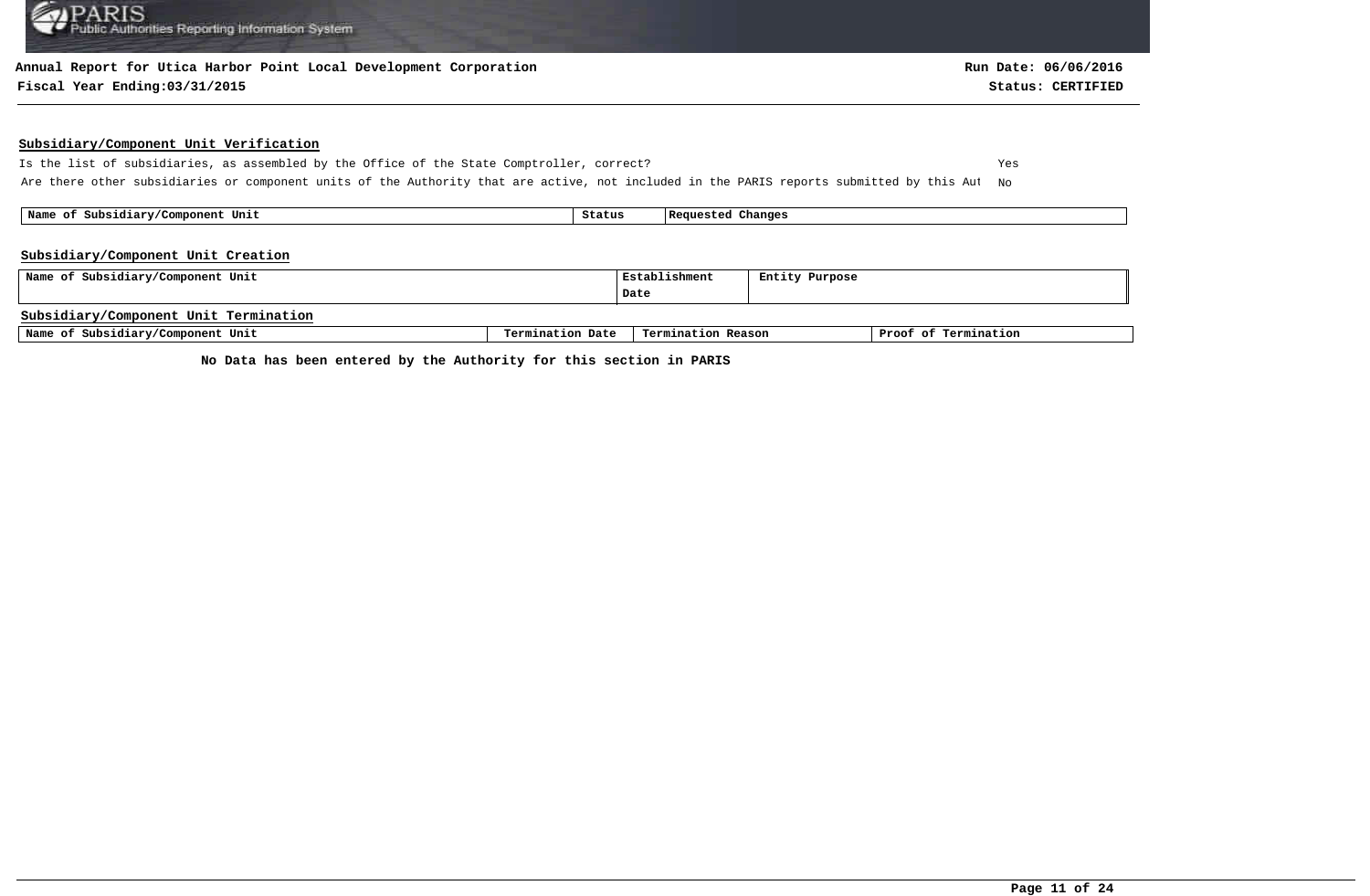**Fiscal Year Ending:03/31/2015 Status: CERTIFIED**

### **Summary Financial Information**

#### **SUMMARY STATEMENT OF NET ASSETS**

#### **Assets**

| Cash and cash equivalents              | \$0.01 |
|----------------------------------------|--------|
| Investments                            | \$0    |
| Receivables, net                       | \$0\$  |
| Other assets                           | \$0\$  |
| Total Current Assets                   | \$0.01 |
| Noncurrent Assets                      |        |
| Restricted cash and investments        | \$0    |
| Long-term receivables, net             | \$0    |
| Other assets                           | \$0    |
| Capital Assets                         |        |
| Land and other nondepreciable property | \$0    |
| Buildings and equipment                | \$0    |
| Infrastructure                         | \$0    |
| Accumulated depreciation               | \$0    |
| Net Capital Assets                     | \$0    |
| Total Noncurrent Assets                | \$0    |
| Total Assets                           | \$0.01 |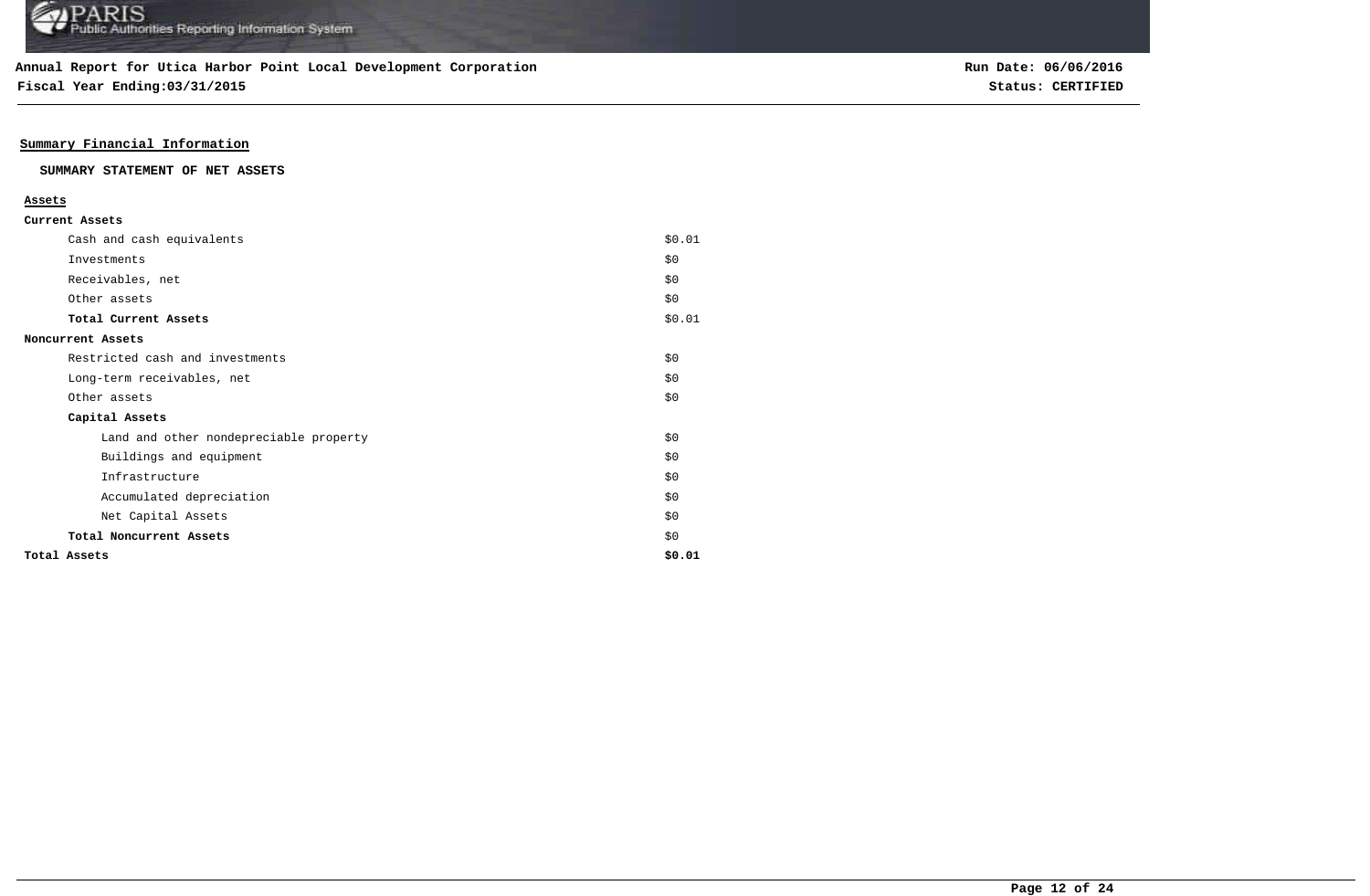**Fiscal Year Ending:03/31/2015 Status: CERTIFIED**

### **Summary Financial Information**

#### **SUMMARY STATEMENT OF NET ASSETS**

### **Liabilities**

| Accounts payable                                | \$0.01 |
|-------------------------------------------------|--------|
| Pension contribution payable                    | \$0    |
| Other post-employment benefits                  | \$0    |
| Accrued liabilities                             | \$0    |
| Deferred revenues                               | \$0    |
| Bonds and notes payable                         | \$0    |
| Other long-term obligations due within one year | \$0    |
| Total Current Liabilities                       | \$0.01 |
| Noncurrent Liabilities                          |        |
| Pension contribution payable                    | \$0    |
| Other post-employment benefits                  | \$0    |
| Bonds and notes payable                         | \$0    |
| Long Term Leases                                | \$0    |
| Other long-term obligations                     | \$0    |
| Total Noncurrent Liabilities                    | \$0    |
| Total Liabilities                               | \$0.01 |
| Net Asset (Deficit)                             |        |
| Net Asset                                       |        |
| Invested in capital assets, net of related debt | \$0    |
| Restricted                                      | \$0    |
| Unrestricted                                    | \$0    |
| Total Net Assets                                | \$0    |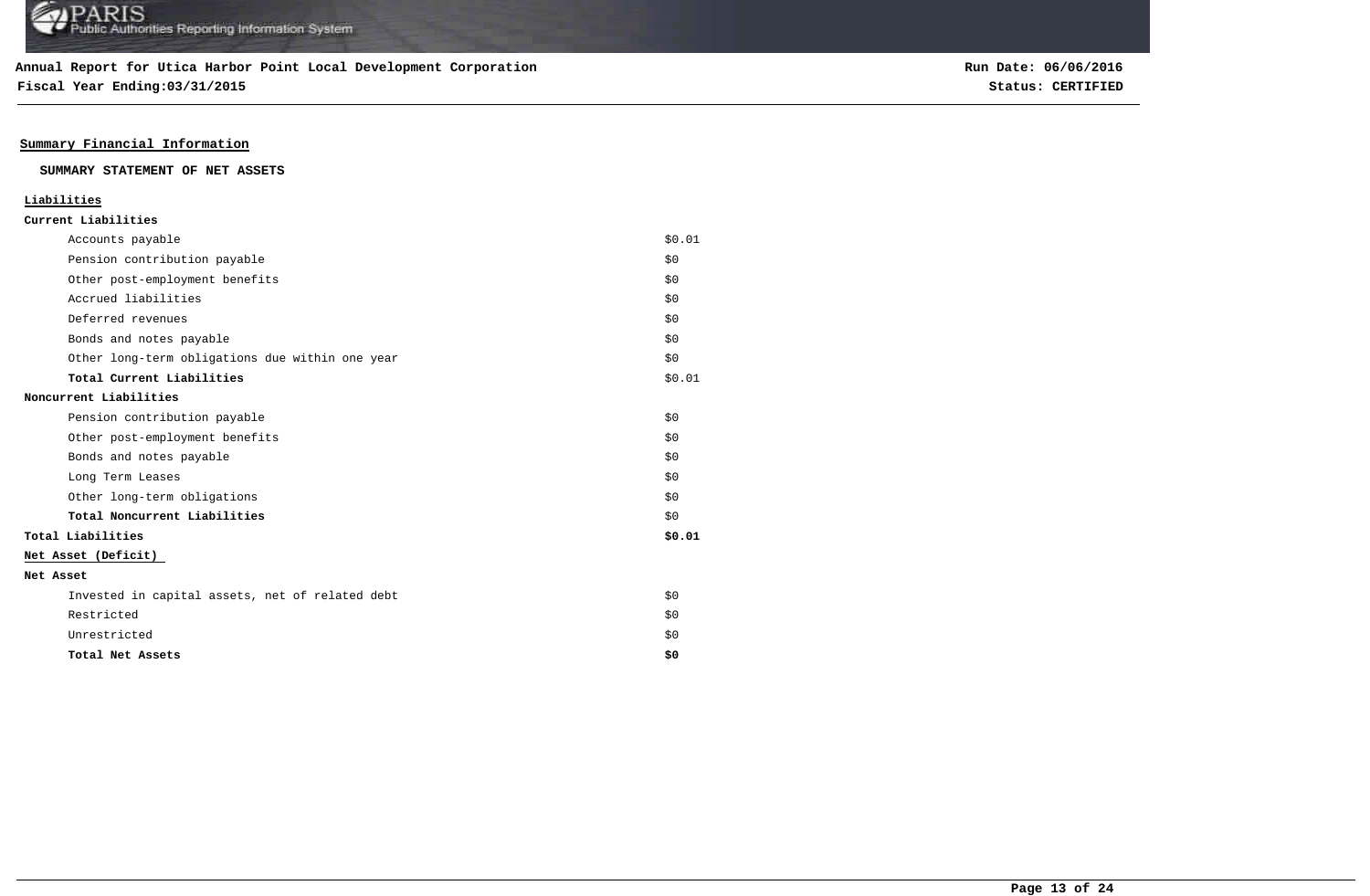### **Annual Report for Utica Harbor Point Local Development Corporation**

**Fiscal Year Ending:03/31/2015 Status: CERTIFIED**

**Run Date: 06/06/2016**

### **Summary Financial Information**

### **SUMMARY STATEMENT OF REVENUE, EXPENSES AND CHANGE IN NET ASSETS**

| Operating Revenues              |     |
|---------------------------------|-----|
| Charges for services            | \$0 |
| Rental & financing income       | \$0 |
| Other operating revenues        | \$0 |
| Total Operating Revenue         | \$0 |
| Operating Expenses              |     |
| Salaries and wages              | \$0 |
| Other employee benefits         | \$0 |
| Professional services contracts | \$0 |
| Supplies and materials          | \$0 |
| Depreciation & amortization     | \$0 |
| Other operating expenses        | \$0 |
| Total Operating Expenses        | \$0 |
| Operating Income (Loss)         | \$0 |
| Nonoperating Revenues           |     |
| Investment earnings             | \$0 |
| State subsidies/grants          | \$0 |
| Federal subsidies/grants        | \$0 |
| Municipal subsidies/grants      | \$0 |
| Public authority subsidies      | \$0 |
| Other nonoperating revenues     | \$0 |
| Total Nonoperating Revenue      | \$0 |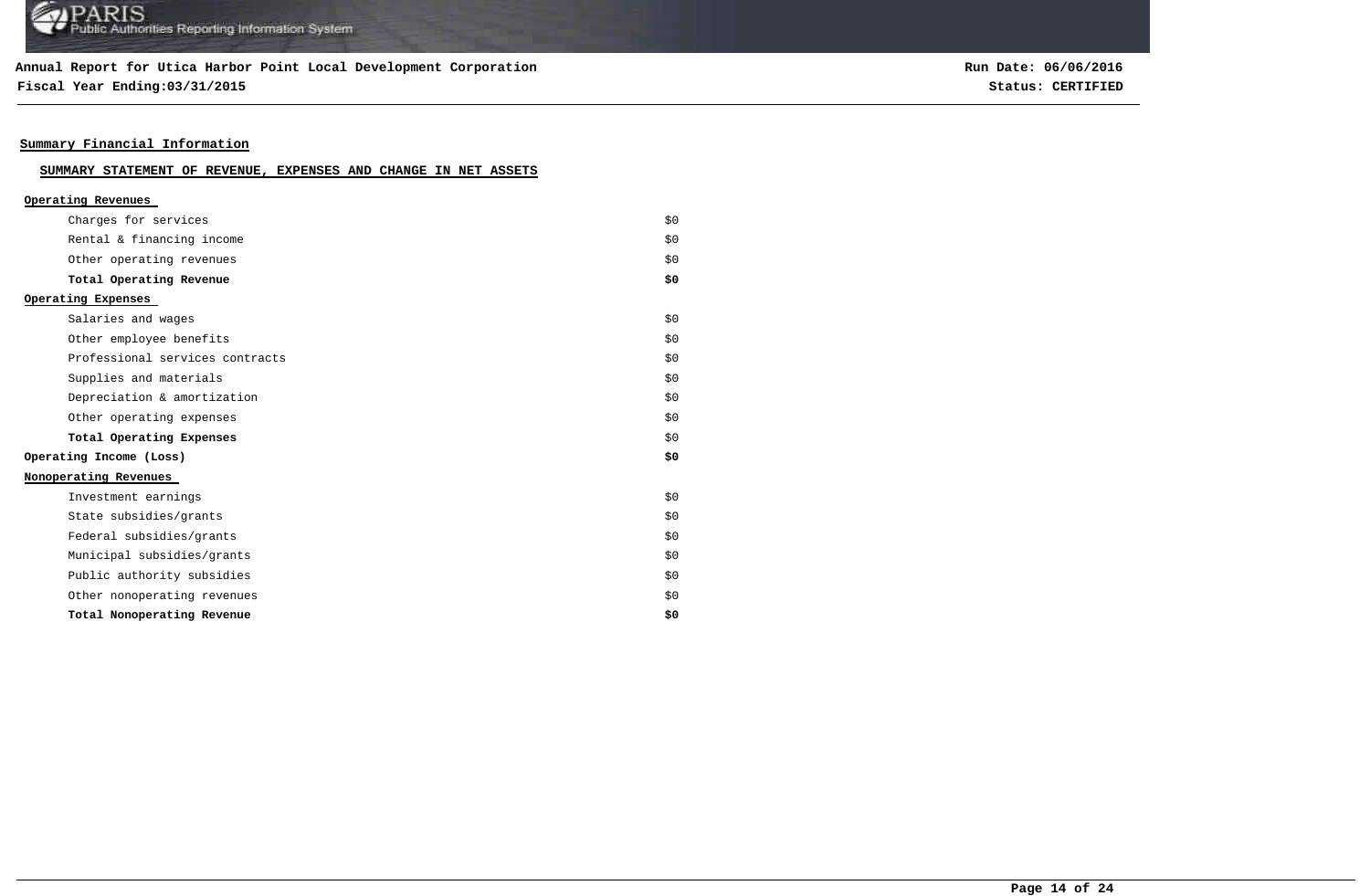**Fiscal Year Ending:03/31/2015 Status: CERTIFIED**

**Run Date: 06/06/2016**

### **Summary Financial Information**

#### **SUMMARY STATEMENT OF REVENUE, EXPENSES AND CHANGE IN NET ASSETS**

#### **Nonoperating Expenses**

| Interest and other financing charges   | \$0 |
|----------------------------------------|-----|
| Subsidies to other public authorities  | \$0 |
| Grants and donations                   | \$0 |
| Other nonoperating expenses            | \$0 |
| Total Nonoperating Expenses            | \$0 |
| Income (Loss) Before Contributions     | \$0 |
| Capital Contributions                  | \$0 |
| Change in net assets                   | \$0 |
| Net assets (deficit) beginning of year | \$0 |
| Other net assets changes               | \$0 |
| Net assets (deficit) at end of year    | \$0 |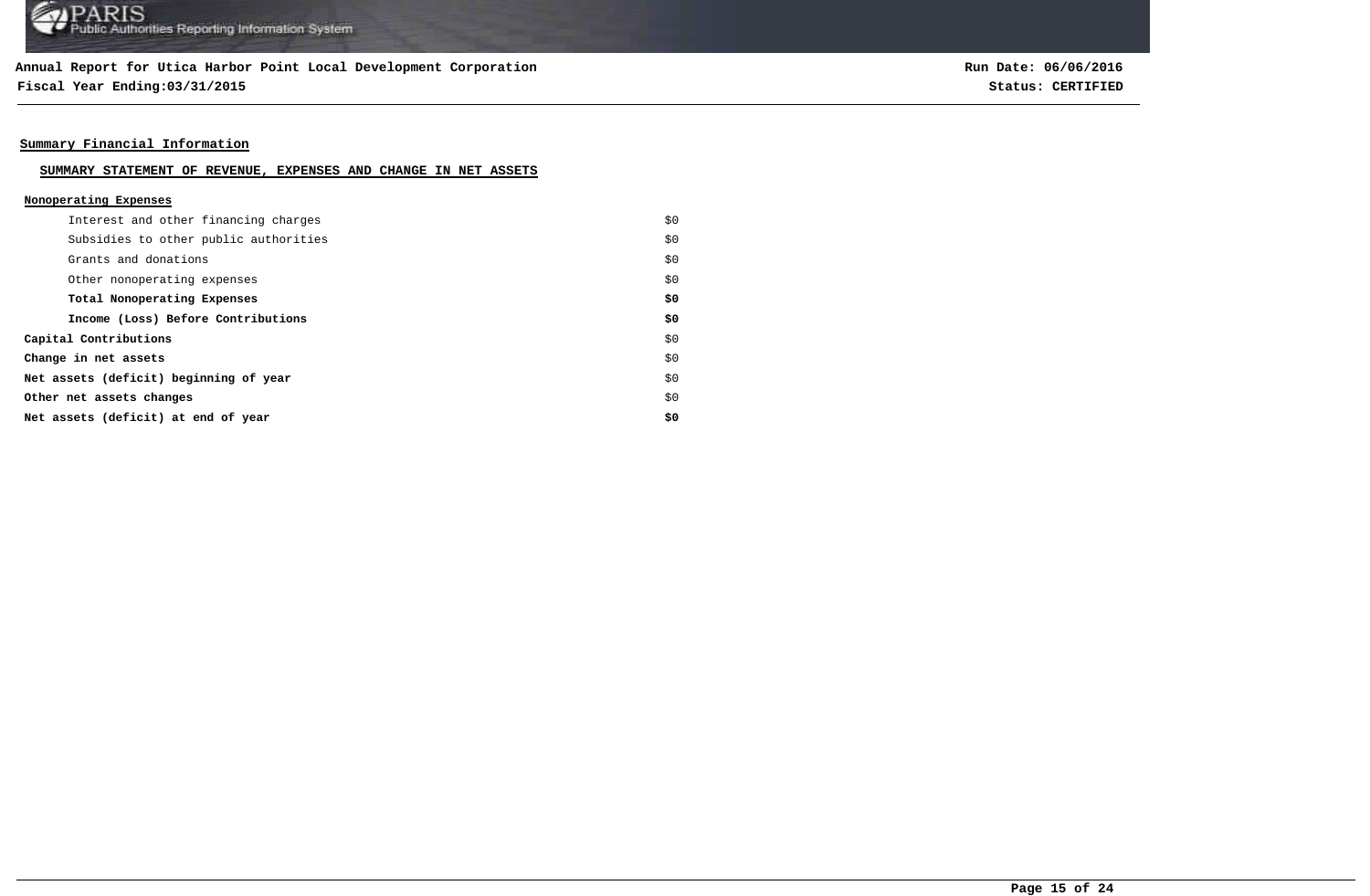# **Fiscal Year Ending:03/31/2015 Status: CERTIFIED**

#### **Current Debt**

| Question                                                                                                          | Response |
|-------------------------------------------------------------------------------------------------------------------|----------|
| 1. Did the Authority have any outstanding debt, including conduit debt, at any point during the reporting period? | No       |
| 2. If yes, has the Authority issued any debt during the reporting period?                                         |          |

#### **New Debt Issuances List by Type of Debt and Program**

**No Data has been entered by the Authority for this section in PARIS**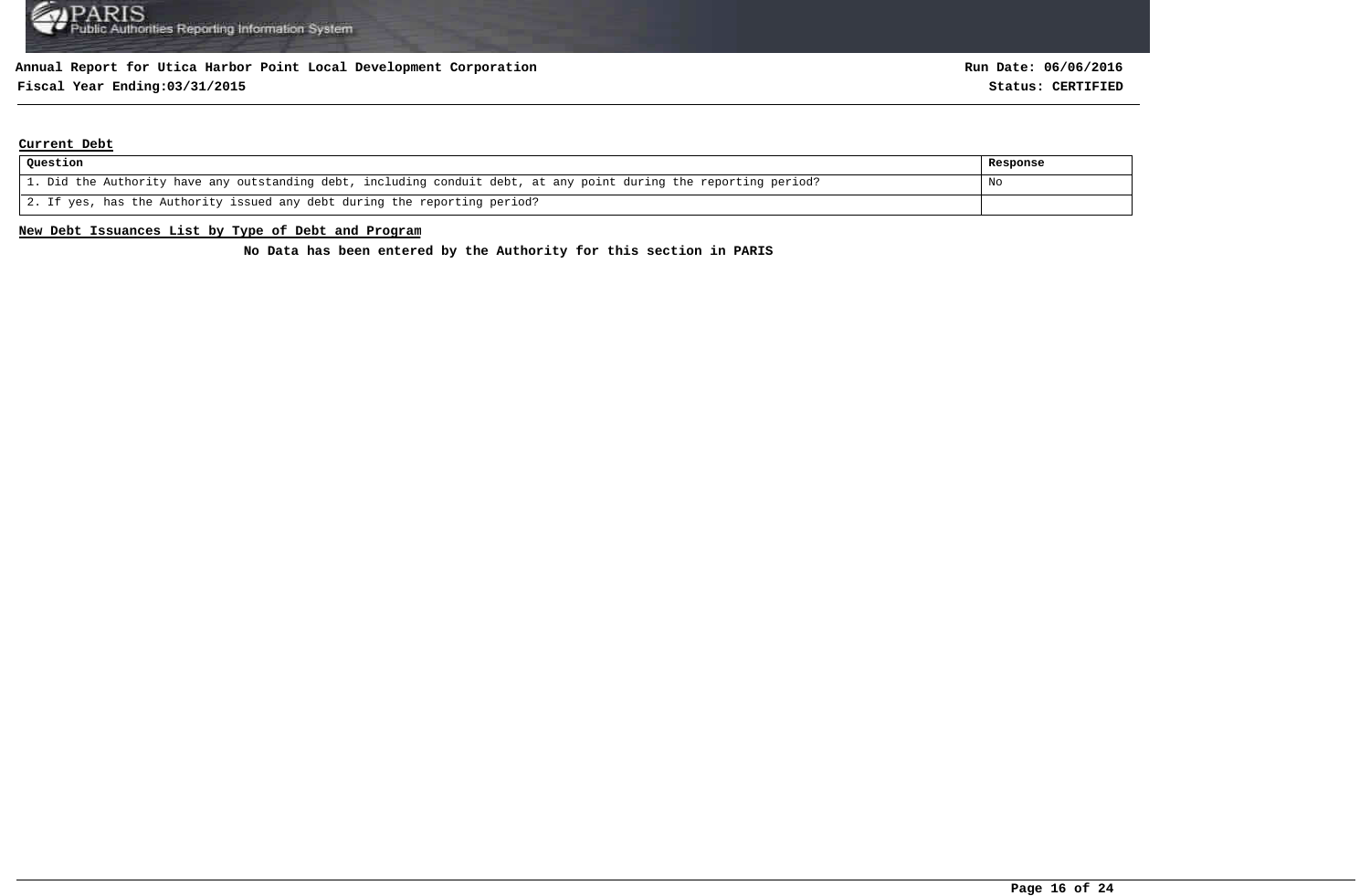

## **Fiscal Year Ending:03/31/2015 Status: CERTIFIED**

### **Schedule of Authority Debt**

| Type of Debt                             | Statutory<br>Authorization<br>$(\boldsymbol{\mathsf{S}})$ | Outstanding Start<br>of Fiscal Year<br>(\$) | New Debt<br>Issuances<br>$(\boldsymbol{\mathsf{S}})$ | Debt Retired<br>(\$) | Outstanding<br>End of<br>Fiscal Year (\$) |
|------------------------------------------|-----------------------------------------------------------|---------------------------------------------|------------------------------------------------------|----------------------|-------------------------------------------|
| State Obligation                         |                                                           |                                             |                                                      |                      |                                           |
| State Guaranteed                         |                                                           |                                             |                                                      |                      |                                           |
| State Supported                          |                                                           |                                             |                                                      |                      |                                           |
| State Contingent Obligation              |                                                           |                                             |                                                      |                      |                                           |
| State Moral Obligation                   |                                                           |                                             |                                                      |                      |                                           |
| Other State Funded                       |                                                           |                                             |                                                      |                      |                                           |
| Authority Obligation                     |                                                           |                                             |                                                      |                      |                                           |
| General Obligation                       |                                                           |                                             |                                                      |                      |                                           |
| Revenue                                  |                                                           |                                             |                                                      |                      |                                           |
| Other Non-State Funded                   |                                                           |                                             |                                                      |                      |                                           |
| Conduit                                  |                                                           |                                             |                                                      |                      |                                           |
| Conduit Debt                             |                                                           |                                             |                                                      |                      |                                           |
| Conduit Debt - Pilot Increment Financing |                                                           |                                             |                                                      |                      |                                           |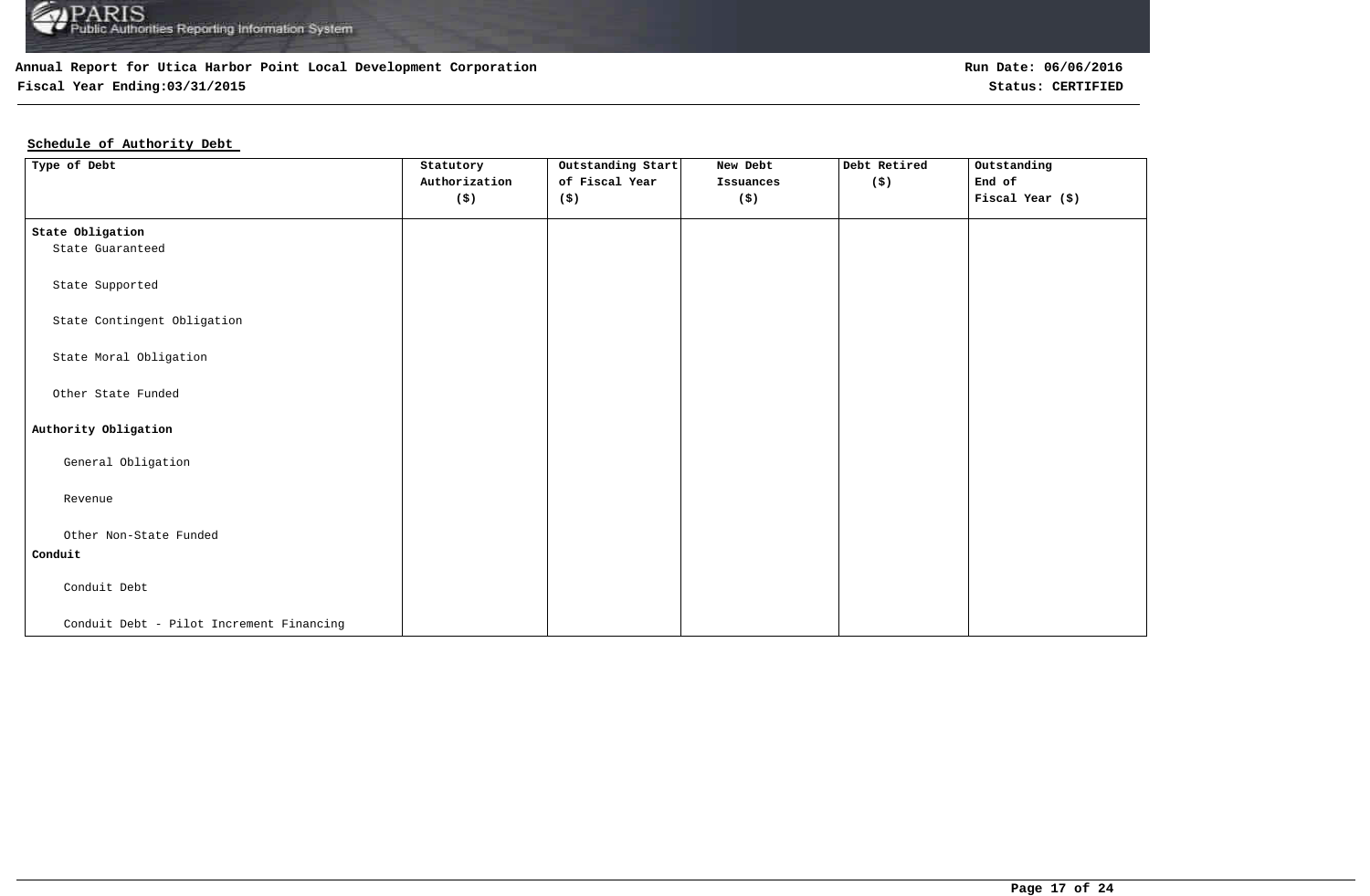

**Annual Report for Utica Harbor Point Local Development Corporation Fiscal Year Ending:03/31/2015 Status: CERTIFIED**

**Run Date: 06/06/2016**

**Real Property Acquisition/Disposal List** 

**This Authority has indicated that it had no real property acquisitions or disposals during the reporting period.**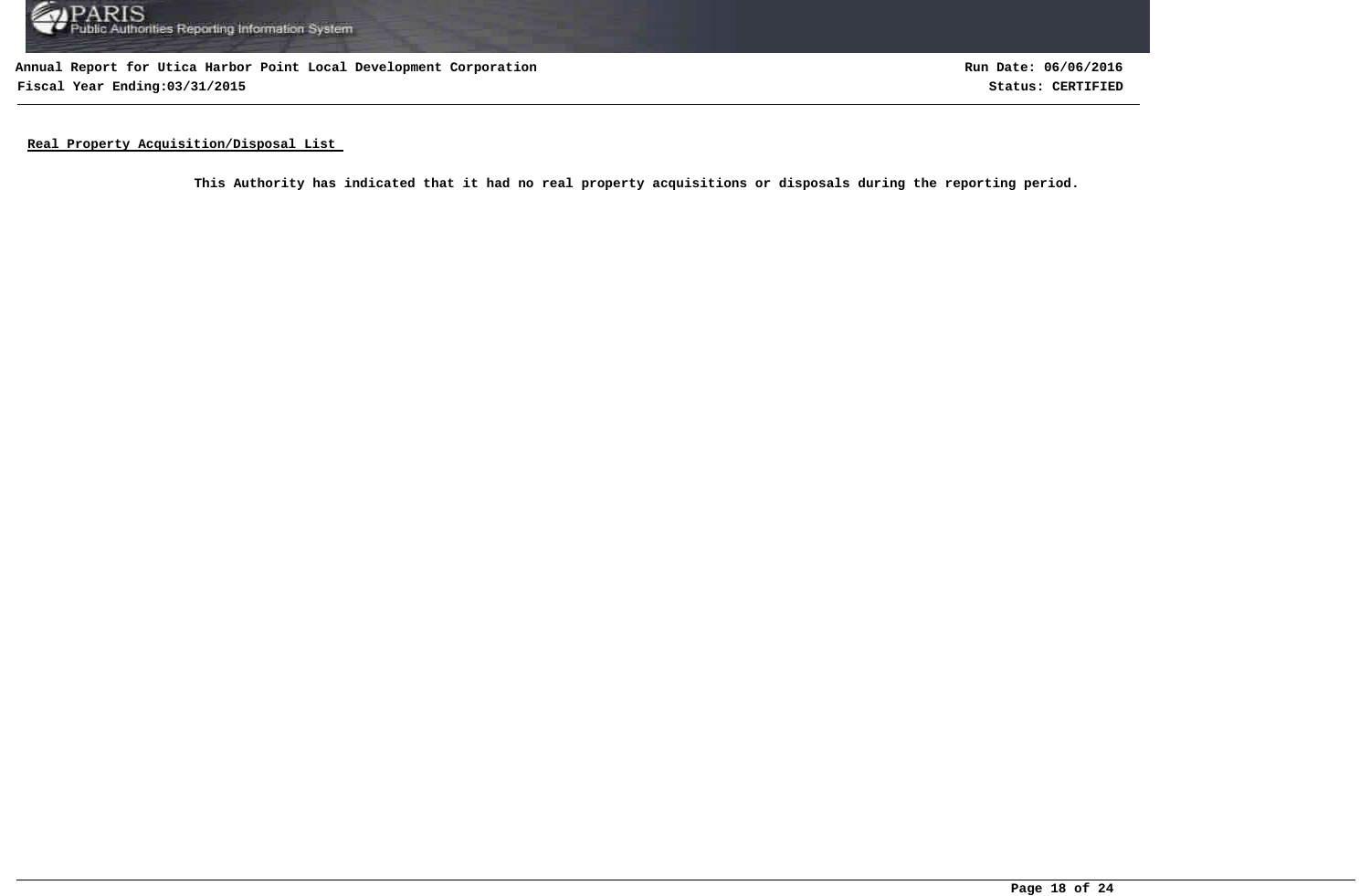

**Annual Report for Utica Harbor Point Local Development Corporation Fiscal Year Ending:03/31/2015 Status: CERTIFIED**

**Run Date: 06/06/2016**

**Personal Property** 

This Authority has indicated that it had no personal property disposals during the reporting period.<br>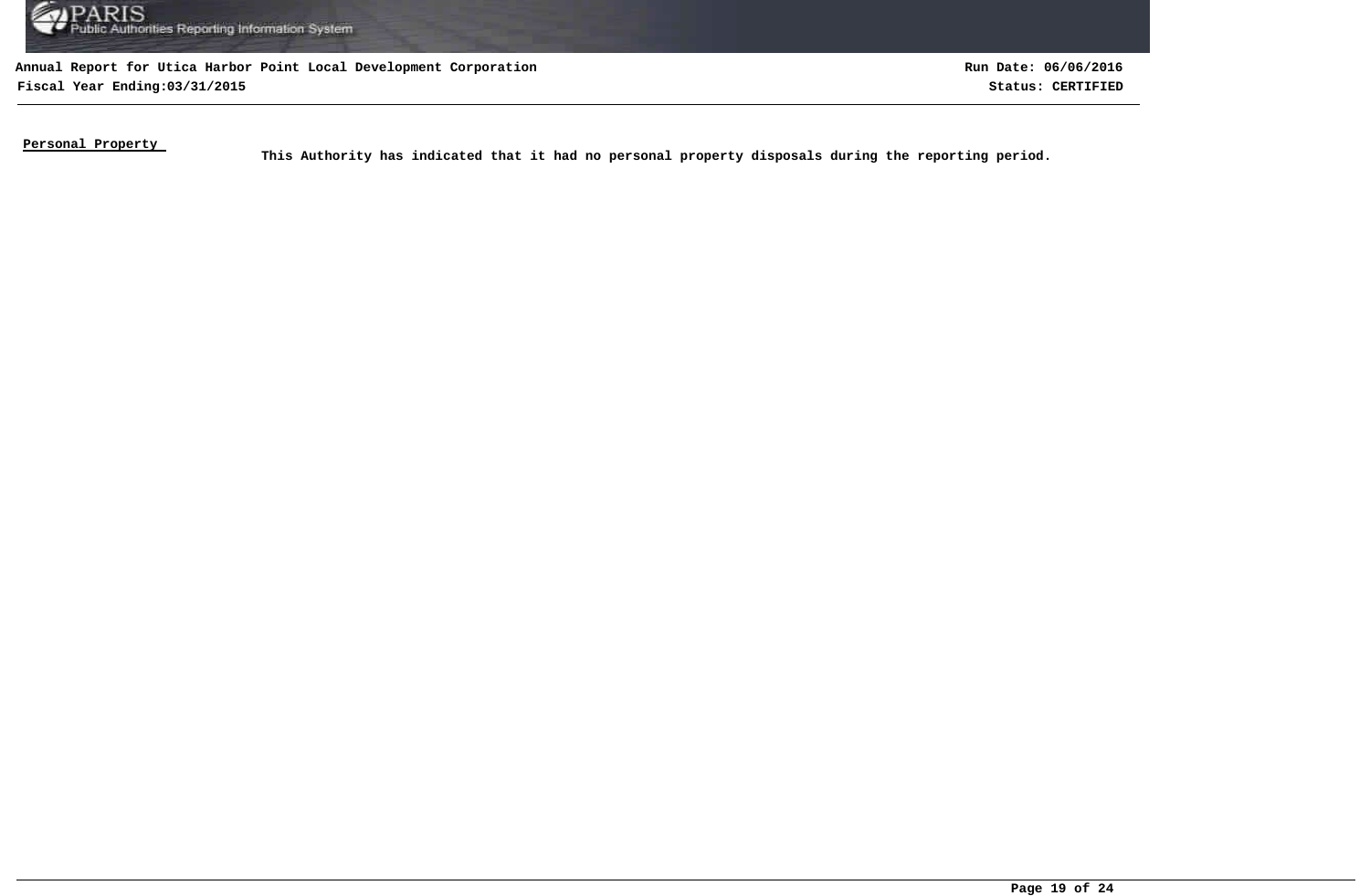### **Fiscal Year Ending:03/31/2015 Status: CERTIFIED**

#### **Property Documents**

| Question                                                                             | Response | URL (if applicable) |
|--------------------------------------------------------------------------------------|----------|---------------------|
| 1. In accordance with Section 2896(3) of PAL, the Authority is required to prepare a | No       |                     |
| report at least annually of all real property of the Authority. Has this report been |          |                     |
| prepared?                                                                            |          |                     |
| 2. Has the Authority prepared policies, procedures, or quidelines regarding the use, | Yes      | www.cityofutica.com |
| awarding, monitoring, and reporting of contracts for the acquisition and disposal of |          |                     |
| property?                                                                            |          |                     |
| 3. In accordance with Section 2896(1) of PAL, has the Authority named a contracting  | Yes      |                     |
| officer who shall be responsible for the Authority's compliance with and enforcement |          |                     |
| of such quidelines?                                                                  |          |                     |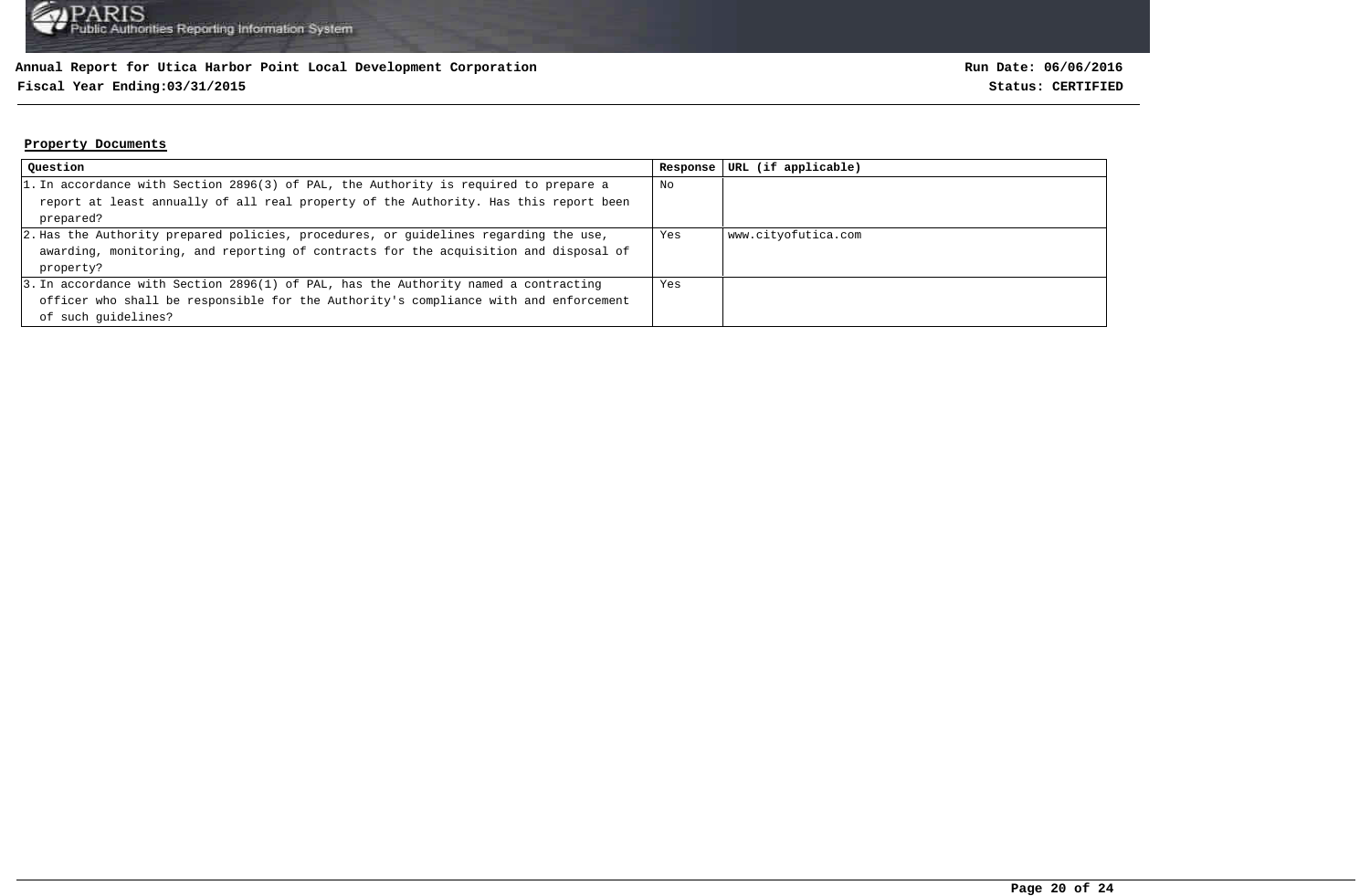

**Fiscal Year Ending:03/31/2015 Status: CERTIFIED**

**Run Date: 06/06/2016**

**Grant Information**

**This Authority has indicated that it did not award any grants during the reporting period.**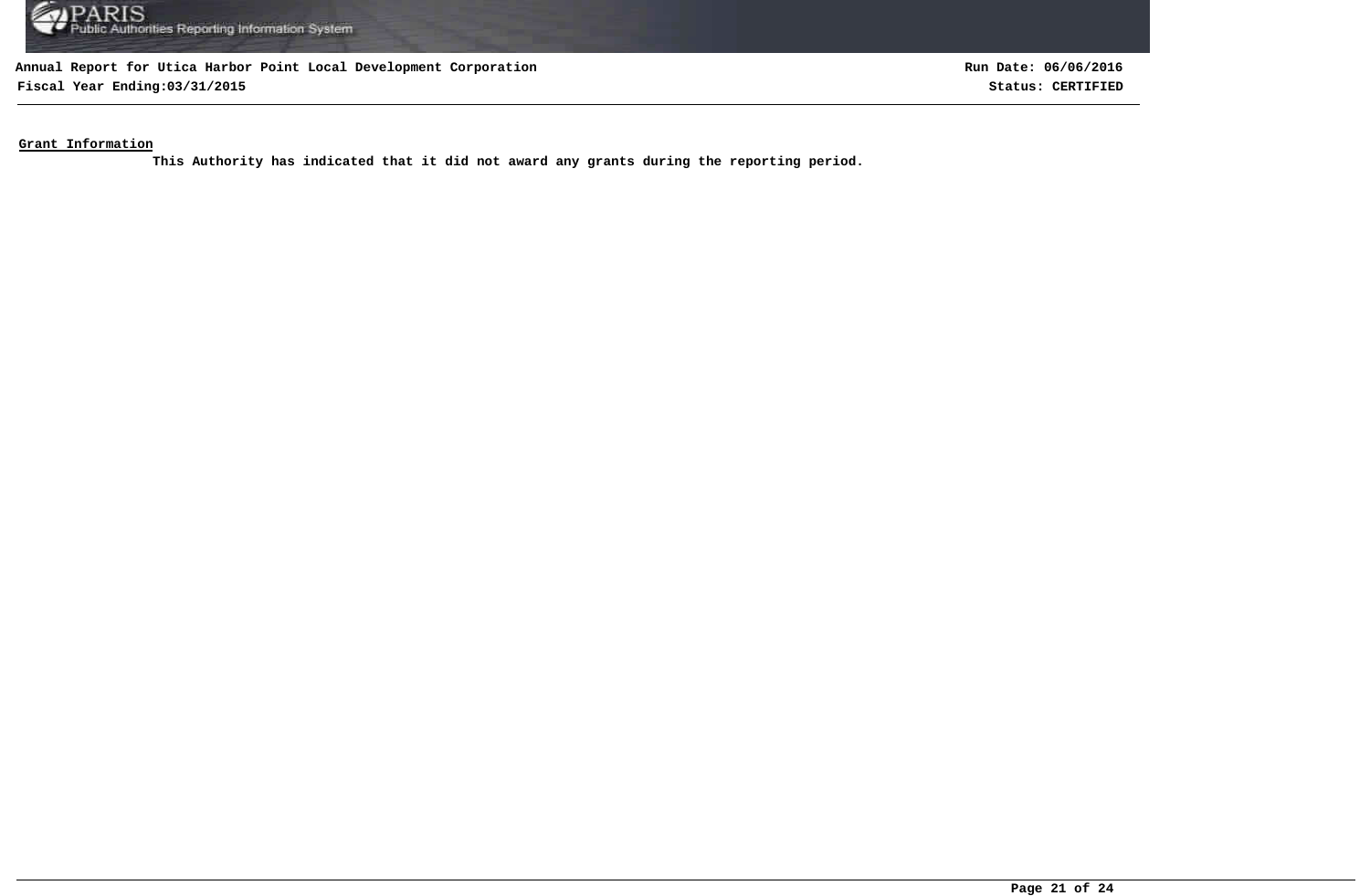

**Fiscal Year Ending:03/31/2015 Status: CERTIFIED**

**Run Date: 06/06/2016**

**Loan Information**

**This Authority has indicated that it did not award any loans during the reporting period.**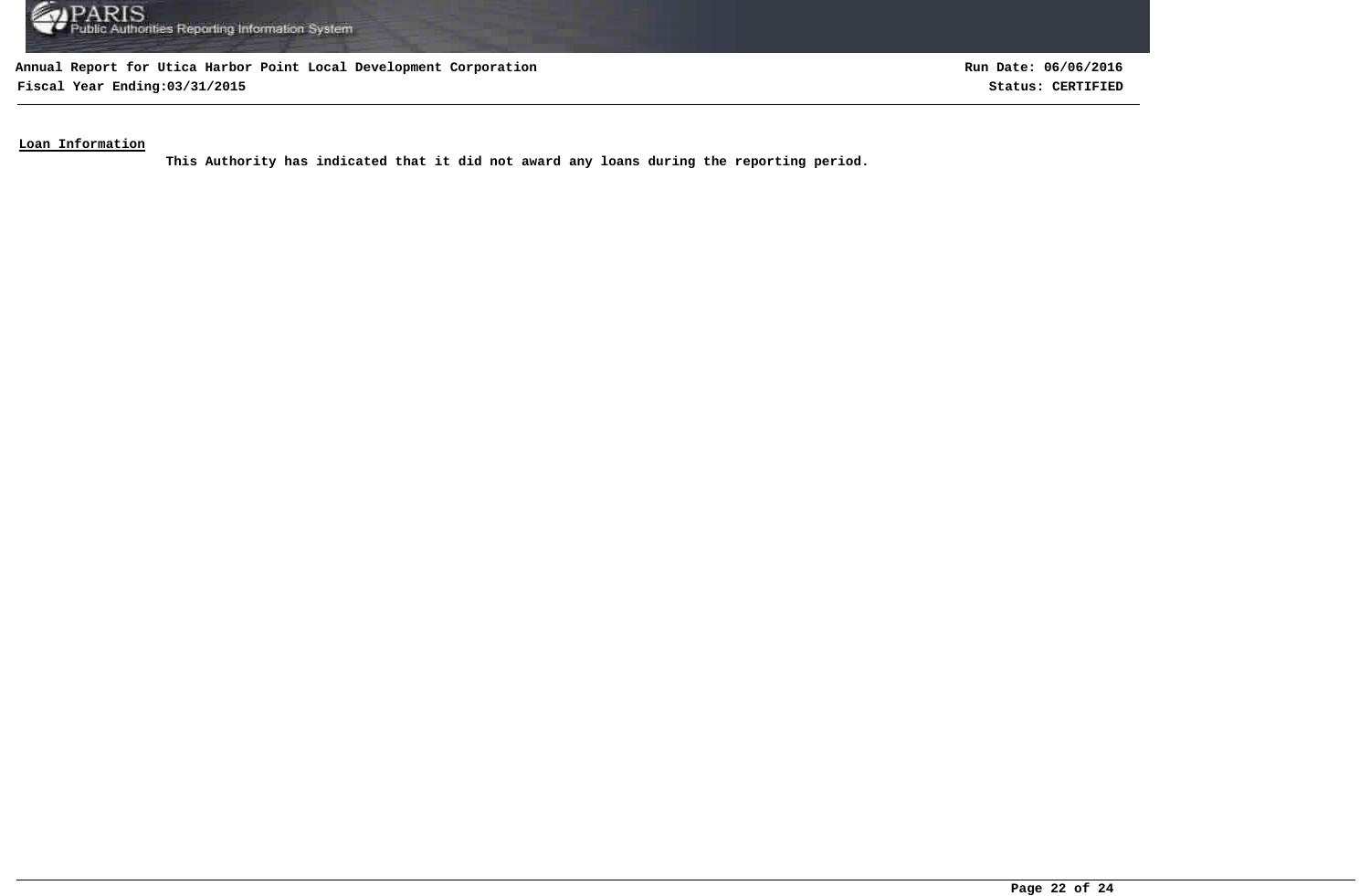

**Fiscal Year Ending:03/31/2015 Status: CERTIFIED**

**Run Date: 06/06/2016**

**Bond Information**

**This Authority has indicated that it did not have any outstanding bonds during the reporting period.**